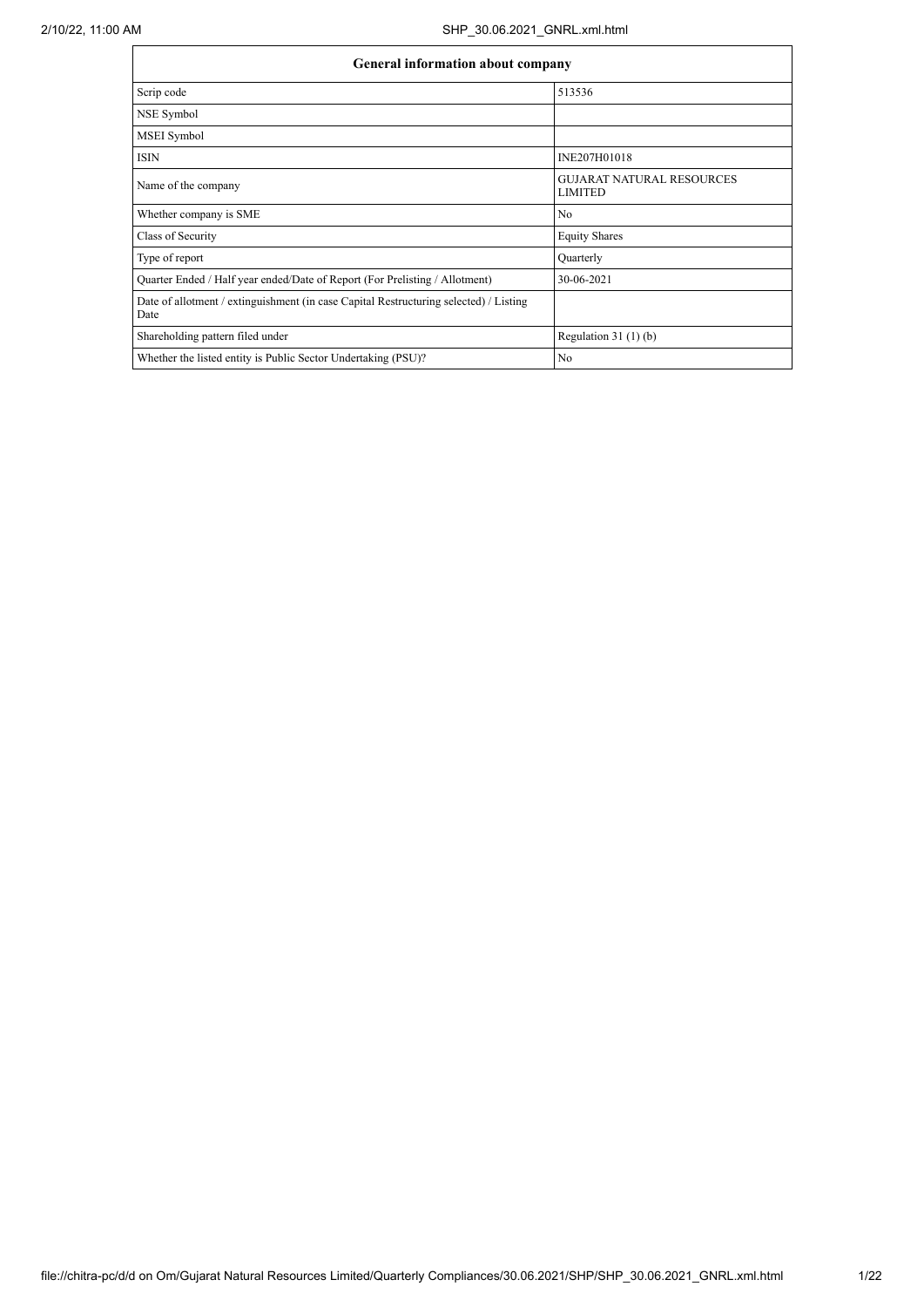|            | <b>Declaration</b>                                                                        |                |                                |                       |                             |
|------------|-------------------------------------------------------------------------------------------|----------------|--------------------------------|-----------------------|-----------------------------|
| Sr.<br>No. | Particular                                                                                | Yes/No         | Promoter and<br>Promoter Group | Public<br>shareholder | Non Promoter-<br>Non Public |
|            | Whether the Listed Entity has issued any partly paid up shares?                           | N <sub>0</sub> | N <sub>0</sub>                 | N <sub>0</sub>        | N <sub>0</sub>              |
| 2          | Whether the Listed Entity has issued any Convertible Securities<br>$\Omega$               | N <sub>0</sub> | N <sub>0</sub>                 | N <sub>0</sub>        | N <sub>0</sub>              |
| 3          | Whether the Listed Entity has issued any Warrants?                                        | Yes            | N <sub>0</sub>                 | Yes                   | N <sub>0</sub>              |
| 4          | Whether the Listed Entity has any shares against which<br>depository receipts are issued? | N <sub>0</sub> | N <sub>0</sub>                 | N <sub>0</sub>        | N <sub>0</sub>              |
| 5          | Whether the Listed Entity has any shares in locked-in?                                    | Yes            | Yes                            | N <sub>0</sub>        | No                          |
| 6          | Whether any shares held by promoters are pledge or otherwise<br>encumbered?               | N <sub>0</sub> | N <sub>0</sub>                 |                       |                             |
| 7          | Whether company has equity shares with differential voting<br>rights?                     | N <sub>0</sub> | N <sub>0</sub>                 | N <sub>0</sub>        | N <sub>0</sub>              |
| 8          | Whether the listed entity has any significant beneficial owner?                           | Yes            |                                |                       |                             |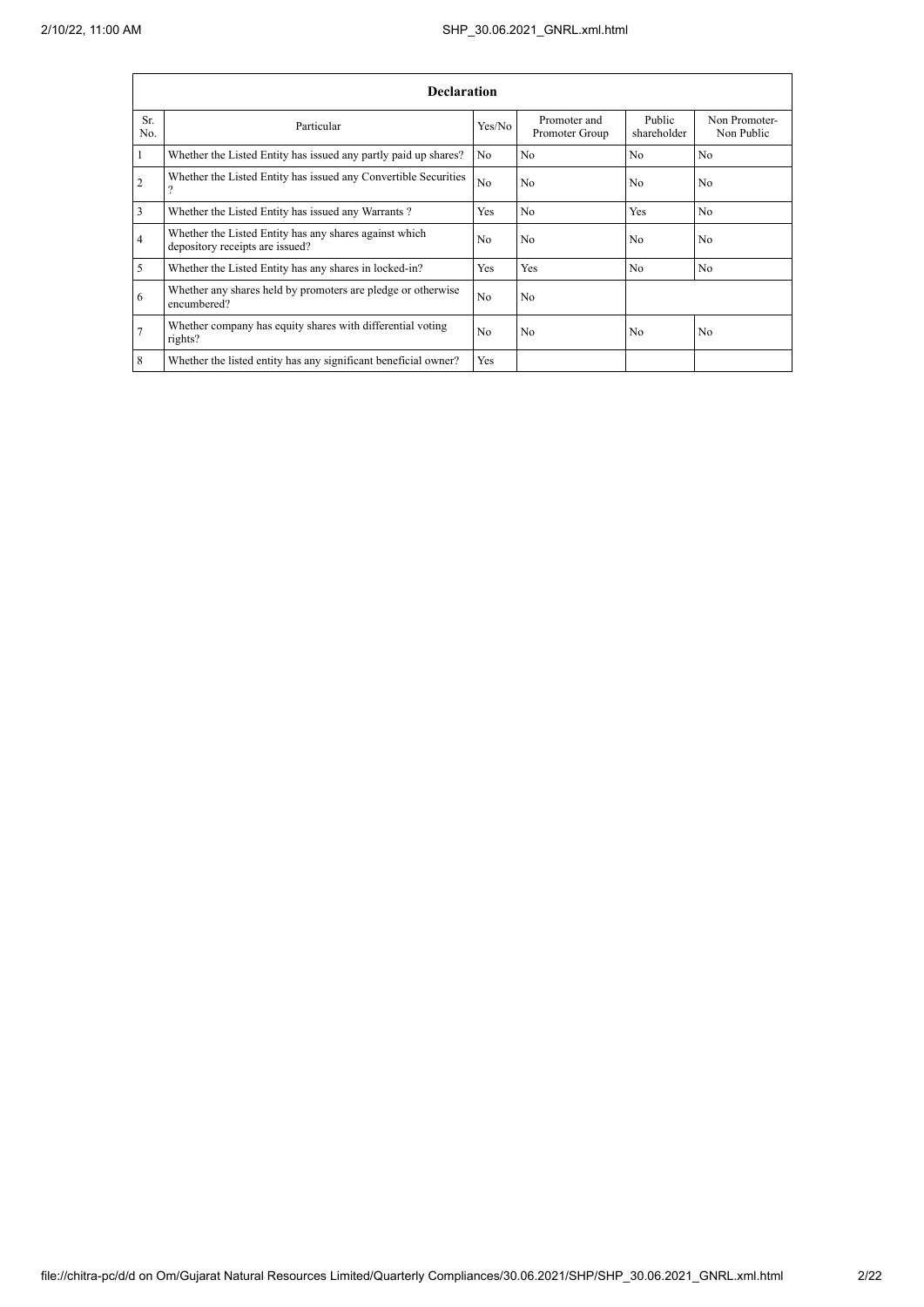$\mathsf{r}$ 

Ĩ.

|                          | Table I - Summary Statement holding of specified securities |                                  |                       |                             |                          |                                                                    |                                                                                                                      |                                                                  |               |          |                                   |
|--------------------------|-------------------------------------------------------------|----------------------------------|-----------------------|-----------------------------|--------------------------|--------------------------------------------------------------------|----------------------------------------------------------------------------------------------------------------------|------------------------------------------------------------------|---------------|----------|-----------------------------------|
|                          | Category                                                    | Nos. Of<br>shareholders<br>(III) | No. of<br>fully paid  | No. Of<br>Partly<br>paid-up | No. Of<br>shares         | Total nos.<br>shares<br>held (VII)<br>$= (IV) +$<br>$(V)$ + $(VI)$ | Shareholding as a<br>% of total no. of<br>shares (calculated<br>as per SCRR,<br>1957) (VIII) As a<br>% of $(A+B+C2)$ | Number of Voting Rights held in each<br>class of securities (IX) |               |          |                                   |
| Category<br>$($ $\Gamma$ | of<br>shareholder                                           |                                  | up equity             | equity                      | underlying<br>Depository |                                                                    |                                                                                                                      | No of Voting (XIV) Rights                                        |               |          | Total as a<br>$%$ of<br>$(A+B+C)$ |
|                          | (II)                                                        |                                  | shares<br>held $(IV)$ | shares<br>held<br>(V)       | Receipts<br>(VI)         |                                                                    |                                                                                                                      | Class eg:<br>X                                                   | Class<br>eg:y | Total    |                                   |
| (A)                      | Promoter<br>&<br>Promoter<br>Group                          | 13                               | 11795521              |                             |                          | 11795521                                                           | 20.97                                                                                                                | 11795521                                                         |               | 11795521 | 20.97                             |
| (B)                      | Public                                                      | 2725                             | 44456124              |                             |                          | 44456124                                                           | 79.03                                                                                                                | 44456124                                                         |               | 44456124 | 79.03                             |
| (C)                      | Non<br>Promoter-<br>Non Public                              |                                  |                       |                             |                          |                                                                    |                                                                                                                      |                                                                  |               |          |                                   |
| (C1)                     | <b>Shares</b><br>underlying<br><b>DRs</b>                   |                                  |                       |                             |                          |                                                                    |                                                                                                                      |                                                                  |               |          |                                   |
| (C2)                     | Shares held<br>by<br>Employee<br>Trusts                     |                                  |                       |                             |                          |                                                                    |                                                                                                                      |                                                                  |               |          |                                   |
|                          | Total                                                       | 2738                             | 56251645              |                             |                          | 56251645                                                           | 100                                                                                                                  | 56251645                                                         |               | 56251645 | 100                               |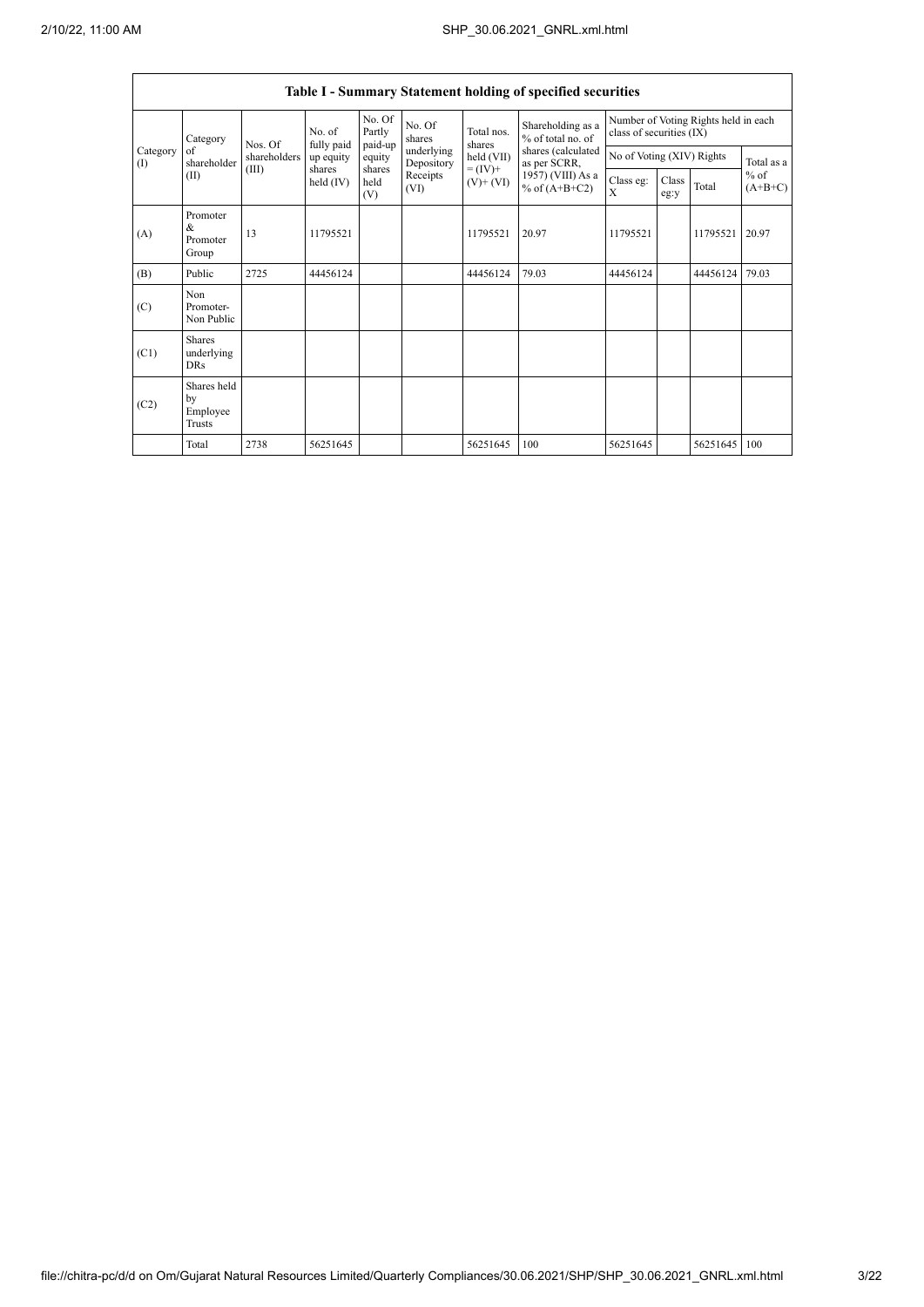|                 |                                           |                                                                                                                                |                         |                                                                                                               | Table I - Summary Statement holding of specified securities                                                                                                                             |                                        |                                                                               |            |                                                         |                                           |
|-----------------|-------------------------------------------|--------------------------------------------------------------------------------------------------------------------------------|-------------------------|---------------------------------------------------------------------------------------------------------------|-----------------------------------------------------------------------------------------------------------------------------------------------------------------------------------------|----------------------------------------|-------------------------------------------------------------------------------|------------|---------------------------------------------------------|-------------------------------------------|
| Category<br>(1) | Category<br>of<br>shareholder<br>(II)     | No. Of<br>No. of<br><b>Shares</b><br><b>Shares</b><br>Underlying<br>Outstanding<br>convertible<br>securities<br>$(X_i)$<br>(X) | Underlying              | No. Of Shares<br>Underlying<br>Outstanding<br>convertible<br>securities and<br>No. Of<br>Warrants (Xi)<br>(a) | Shareholding, as a<br>% assuming full<br>conversion of<br>convertible<br>securities (as a<br>percentage of<br>diluted share<br>capital) $(XI)$ =<br>$(VII)+(X)$ As a % of<br>$(A+B+C2)$ | Number of<br>Locked in shares<br>(XII) | Number of<br><b>Shares</b><br>pledged or<br>otherwise<br>encumbered<br>(XIII) |            | Number of<br>equity shares                              |                                           |
|                 |                                           |                                                                                                                                | Outstanding<br>Warrants |                                                                                                               |                                                                                                                                                                                         | No. (a)                                | As a<br>$%$ of<br>total<br><b>Shares</b><br>held<br>(b)                       | No.<br>(a) | As a<br>$%$ of<br>total<br><b>Shares</b><br>held<br>(b) | held in<br>dematerialized<br>form $(XIV)$ |
| (A)             | Promoter<br>&<br>Promoter<br>Group        |                                                                                                                                |                         |                                                                                                               | 14.7                                                                                                                                                                                    | 6500000 55.11                          |                                                                               |            |                                                         | 11795521                                  |
| (B)             | Public                                    |                                                                                                                                | 24000000                | 24000000                                                                                                      | 85.3                                                                                                                                                                                    |                                        |                                                                               |            |                                                         | 44331716                                  |
| (C)             | Non<br>Promoter-<br>Non Public            |                                                                                                                                |                         |                                                                                                               |                                                                                                                                                                                         |                                        |                                                                               |            |                                                         |                                           |
| (C1)            | <b>Shares</b><br>underlying<br><b>DRs</b> |                                                                                                                                |                         |                                                                                                               |                                                                                                                                                                                         |                                        |                                                                               |            |                                                         |                                           |
| (C2)            | Shares held<br>by<br>Employee<br>Trusts   |                                                                                                                                |                         |                                                                                                               |                                                                                                                                                                                         |                                        |                                                                               |            |                                                         |                                           |
|                 | Total                                     |                                                                                                                                | 24000000                | 24000000                                                                                                      | 100                                                                                                                                                                                     | 6500000                                | 11.56                                                                         |            |                                                         | 56127237                                  |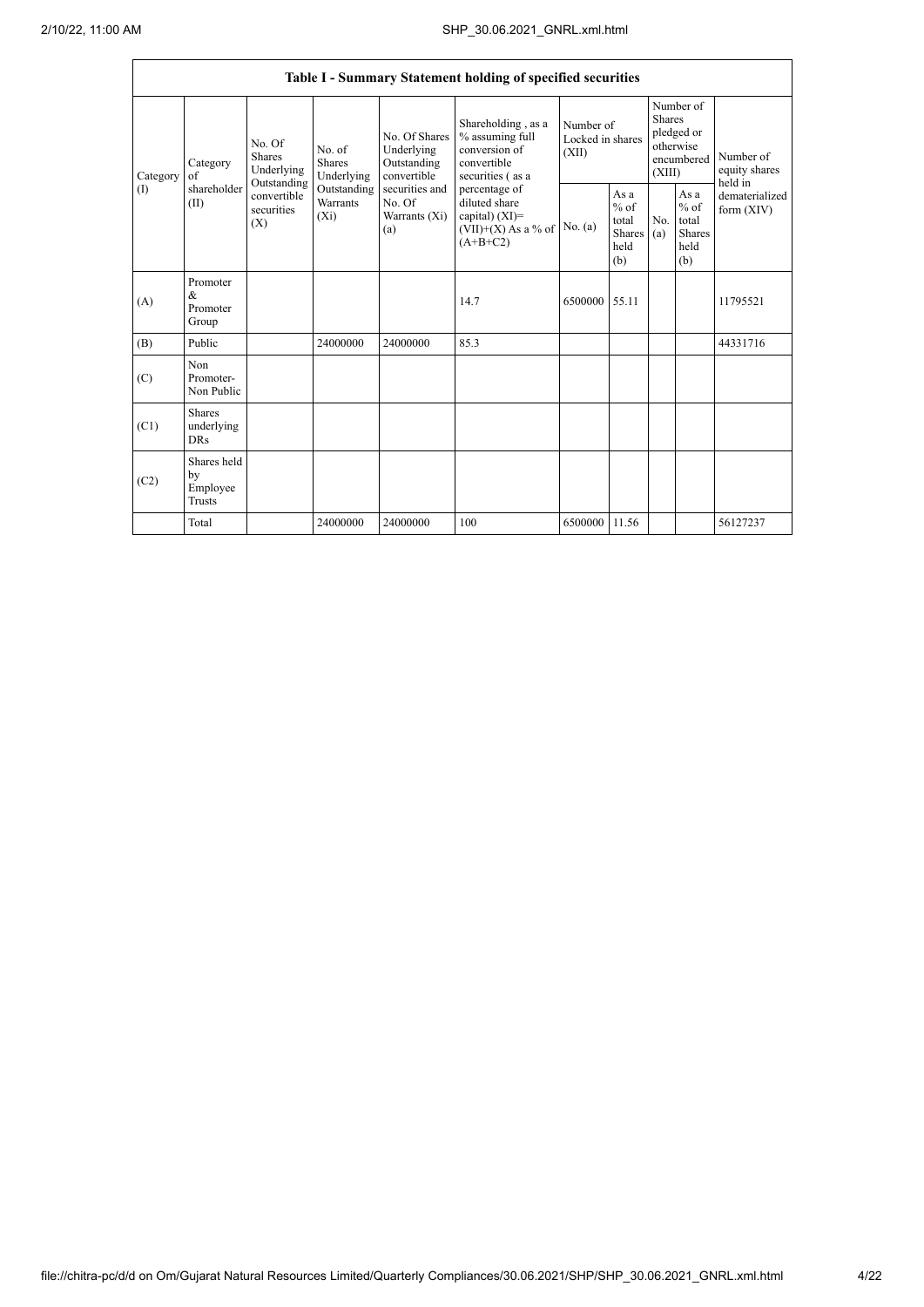Ť

|                                                                                                | Table II - Statement showing shareholding pattern of the Promoter and Promoter Group                                |                                                                              |                                   |                                 |                                    |                             |                                                  |                           |                                 |                                      |                   |
|------------------------------------------------------------------------------------------------|---------------------------------------------------------------------------------------------------------------------|------------------------------------------------------------------------------|-----------------------------------|---------------------------------|------------------------------------|-----------------------------|--------------------------------------------------|---------------------------|---------------------------------|--------------------------------------|-------------------|
|                                                                                                |                                                                                                                     |                                                                              |                                   | No.<br><b>Of</b>                | No. Of                             | Total nos.                  | Shareholding<br>as a % of<br>total no. of        | class of securities (IX)  |                                 | Number of Voting Rights held in each |                   |
| Sr.                                                                                            | Category $\&$<br>Name of the                                                                                        | Nos. Of<br>shareholders                                                      | No. of<br>fully paid<br>up equity | Partly<br>paid-<br>up           | shares<br>underlying<br>Depository | shares<br>held<br>$(VII) =$ | shares<br>(calculated<br>as per                  | No of Voting (XIV) Rights |                                 |                                      | Total<br>as a $%$ |
|                                                                                                | Shareholders (I)                                                                                                    | (III)                                                                        | shares<br>held (IV)               | equity<br>shares<br>held<br>(V) | Receipts<br>(VI)                   | $(IV)+$<br>$(V)$ + $(VI)$   | SCRR,<br>1957) (VIII)<br>As a % of<br>$(A+B+C2)$ | Class eg:<br>Х            | of<br>Total<br>Voting<br>rights |                                      |                   |
| A                                                                                              | Table II - Statement showing shareholding pattern of the Promoter and Promoter Group                                |                                                                              |                                   |                                 |                                    |                             |                                                  |                           |                                 |                                      |                   |
| (1)                                                                                            | Indian                                                                                                              |                                                                              |                                   |                                 |                                    |                             |                                                  |                           |                                 |                                      |                   |
| (a)                                                                                            | Individuals/Hindu<br>undivided Family                                                                               | 6                                                                            | 756621                            |                                 |                                    | 756621                      | 1.35                                             | 756621                    |                                 | 756621                               | 1.35              |
| (d)                                                                                            | Any Other<br>(specify)                                                                                              | $\tau$                                                                       | 11038900                          |                                 |                                    | 11038900                    | 19.62                                            | 11038900                  |                                 | 11038900                             | 19.62             |
| Sub-Total<br>(A)(1)                                                                            |                                                                                                                     | 13                                                                           | 11795521                          |                                 |                                    | 11795521                    | 20.97                                            | 11795521                  |                                 | 11795521                             | 20.97             |
| (2)                                                                                            | Foreign                                                                                                             |                                                                              |                                   |                                 |                                    |                             |                                                  |                           |                                 |                                      |                   |
| Total<br>Shareholding<br>of Promoter<br>and<br>Promoter<br>Group $(A)=$<br>$(A)(1)+(A)$<br>(2) |                                                                                                                     | 13                                                                           | 11795521                          |                                 |                                    | 11795521                    | 20.97                                            | 11795521                  |                                 | 11795521                             | 20.97             |
| B                                                                                              |                                                                                                                     | Table III - Statement showing shareholding pattern of the Public shareholder |                                   |                                 |                                    |                             |                                                  |                           |                                 |                                      |                   |
| (1)                                                                                            | Institutions                                                                                                        |                                                                              |                                   |                                 |                                    |                             |                                                  |                           |                                 |                                      |                   |
| (e)                                                                                            | Foreign Portfolio<br>Investors                                                                                      | $\mathbf{1}$                                                                 | 4357                              |                                 |                                    | 4357                        | 0.01                                             | 4357                      |                                 | 4357                                 | 0.01              |
| Sub-Total<br>(B)(1)                                                                            |                                                                                                                     | 1                                                                            | 4357                              |                                 |                                    | 4357                        | 0.01                                             | 4357                      |                                 | 4357                                 | 0.01              |
| (3)                                                                                            | Non-institutions                                                                                                    |                                                                              |                                   |                                 |                                    |                             |                                                  |                           |                                 |                                      |                   |
| (a(i))                                                                                         | Individuals -<br>i.Individual<br>shareholders<br>holding nominal<br>share capital up<br>to Rs. 2 lakhs.             | 2559                                                                         | 1492186                           |                                 |                                    | 1492186                     | 2.65                                             | 1492186                   |                                 | 1492186                              | 2.65              |
| (a(ii))                                                                                        | Individuals - ii.<br>Individual<br>shareholders<br>holding nominal<br>share capital in<br>excess of Rs. 2<br>lakhs. | 34                                                                           | 4607892                           |                                 |                                    | 4607892                     | 8.19                                             | 4607892                   |                                 | 4607892                              | 8.19              |
| (e)                                                                                            | Any Other<br>(specify)                                                                                              | 131                                                                          | 38351689                          |                                 |                                    | 38351689                    | 68.18                                            | 38351689                  |                                 | 38351689                             | 68.18             |
| Sub-Total<br>(B)(3)                                                                            |                                                                                                                     | 2724                                                                         | 44451767                          |                                 |                                    | 44451767                    | 79.02                                            | 44451767                  |                                 | 44451767                             | 79.02             |
| <b>Total Public</b><br>Shareholding<br>$(B)=(B)(1)+$<br>$(B)(2)+(B)$<br>(3)                    |                                                                                                                     | 2725                                                                         | 44456124                          |                                 |                                    | 44456124                    | 79.03                                            | 44456124                  |                                 | 44456124                             | 79.03             |
| $\mathbf C$                                                                                    | Table IV - Statement showing shareholding pattern of the Non Promoter- Non Public shareholder                       |                                                                              |                                   |                                 |                                    |                             |                                                  |                           |                                 |                                      |                   |
| Total (<br>$A+B+C2$ )                                                                          |                                                                                                                     | 2738                                                                         | 56251645                          |                                 |                                    | 56251645                    | 100                                              | 56251645                  |                                 | 56251645                             | 100               |
| Total<br>$(A+B+C)$                                                                             |                                                                                                                     | 2738                                                                         | 56251645                          |                                 |                                    | 56251645                    | 100                                              | 56251645                  |                                 | 56251645                             | 100               |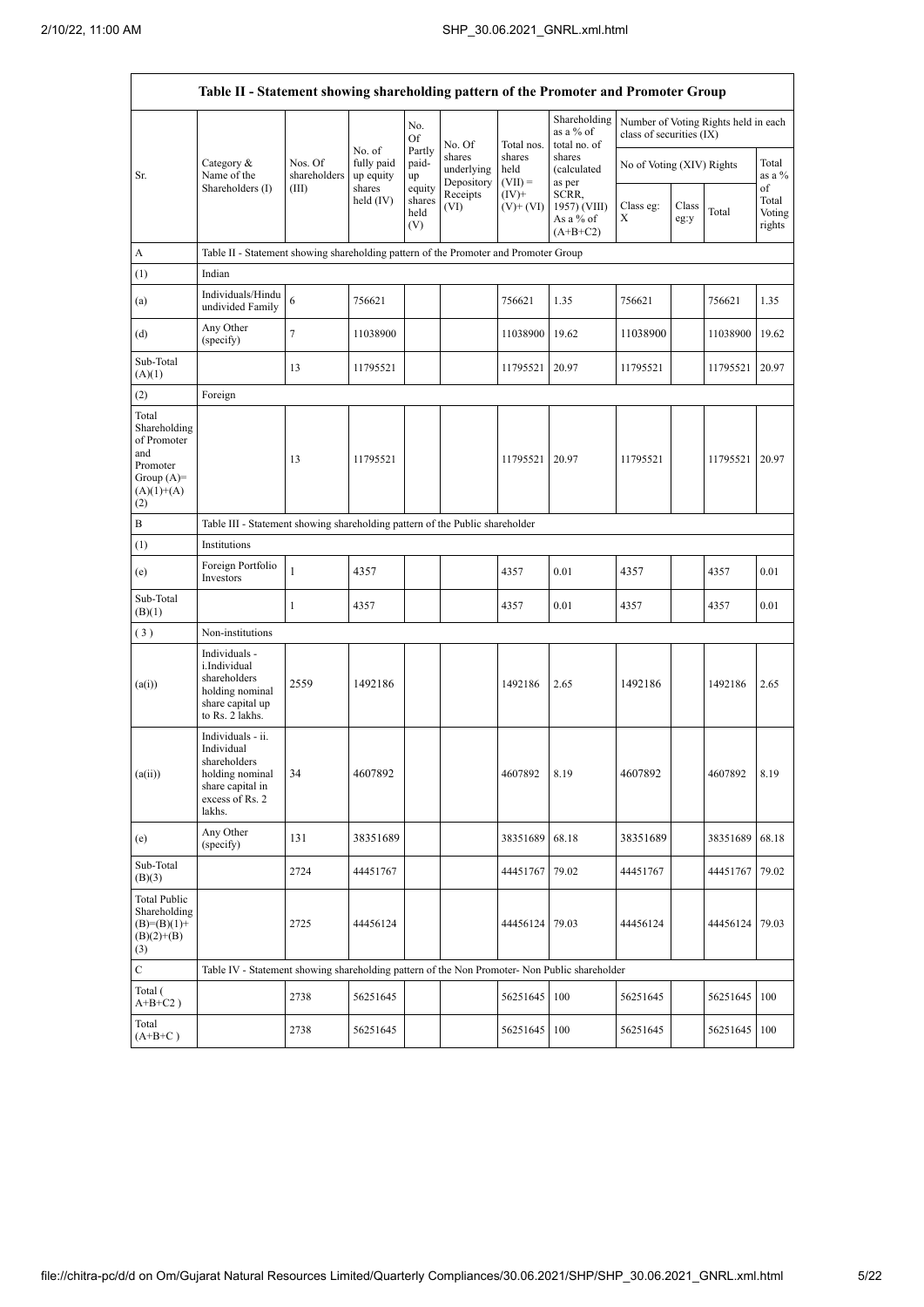| Table II - Statement showing shareholding pattern of the Promoter and Promoter Group    |                                                      |                                       |                                                           |                                                                                                               |                                        |                                                         |                                                                               |                                                         |                                       |  |
|-----------------------------------------------------------------------------------------|------------------------------------------------------|---------------------------------------|-----------------------------------------------------------|---------------------------------------------------------------------------------------------------------------|----------------------------------------|---------------------------------------------------------|-------------------------------------------------------------------------------|---------------------------------------------------------|---------------------------------------|--|
|                                                                                         | No. Of<br><b>Shares</b><br>Underlying<br>Outstanding | No. of<br><b>Shares</b><br>Underlying | No. Of Shares<br>Underlying<br>Outstanding<br>convertible | Shareholding, as a %<br>assuming full conversion<br>of convertible securities (<br>as a percentage of diluted | Number of<br>Locked in shares<br>(XII) |                                                         | Number of<br><b>Shares</b><br>pledged or<br>otherwise<br>encumbered<br>(XIII) |                                                         | Number of<br>equity shares<br>held in |  |
| Sr.                                                                                     | convertible<br>securities<br>(X)                     | Outstanding<br>Warrants<br>$(X_i)$    | securities and<br>No. Of Warrants<br>(Xi)(a)              | share capital) (XI)=<br>$(VII)+(X)$ As a % of<br>$(A+B+C2)$                                                   | No. (a)                                | As a<br>$%$ of<br>total<br><b>Shares</b><br>held<br>(b) | No.<br>(a)                                                                    | As a<br>$%$ of<br>total<br><b>Shares</b><br>held<br>(b) | dematerialized<br>form (XIV)          |  |
| A                                                                                       |                                                      |                                       |                                                           | Table II - Statement showing shareholding pattern of the Promoter and Promoter Group                          |                                        |                                                         |                                                                               |                                                         |                                       |  |
| (1)                                                                                     | Indian                                               |                                       |                                                           |                                                                                                               |                                        |                                                         |                                                                               |                                                         |                                       |  |
| (a)                                                                                     |                                                      |                                       |                                                           | 0.94                                                                                                          | $\boldsymbol{0}$                       | $\boldsymbol{0}$                                        |                                                                               |                                                         | 756621                                |  |
| (d)                                                                                     |                                                      |                                       |                                                           | 13.76                                                                                                         | 6500000                                | 58.88                                                   |                                                                               |                                                         | 11038900                              |  |
| Sub-Total (A)<br>(1)                                                                    |                                                      |                                       |                                                           | 14.7                                                                                                          | 6500000                                | 55.11                                                   |                                                                               |                                                         | 11795521                              |  |
| (2)                                                                                     | Foreign                                              |                                       |                                                           |                                                                                                               |                                        |                                                         |                                                                               |                                                         |                                       |  |
| Total<br>Shareholding<br>of Promoter<br>and Promoter<br>Group $(A)=$<br>$(A)(1)+(A)(2)$ |                                                      |                                       |                                                           | 14.7                                                                                                          | 6500000                                | 55.11                                                   |                                                                               |                                                         | 11795521                              |  |
| B                                                                                       |                                                      |                                       |                                                           | Table III - Statement showing shareholding pattern of the Public shareholder                                  |                                        |                                                         |                                                                               |                                                         |                                       |  |
| (1)                                                                                     | Institutions                                         |                                       |                                                           |                                                                                                               |                                        |                                                         |                                                                               |                                                         |                                       |  |
| (e)                                                                                     |                                                      | $\mathbf{0}$                          | $\overline{0}$                                            | 0.01                                                                                                          |                                        |                                                         |                                                                               |                                                         | 4357                                  |  |
| Sub-Total (B)<br>(1)                                                                    |                                                      | $\theta$                              | $\overline{0}$                                            | 0.01                                                                                                          |                                        |                                                         |                                                                               |                                                         | 4357                                  |  |
| (3)                                                                                     | Non-institutions                                     |                                       |                                                           |                                                                                                               |                                        |                                                         |                                                                               |                                                         |                                       |  |
| (a(i))                                                                                  |                                                      | 9000000                               | 9000000                                                   | 13.07                                                                                                         |                                        |                                                         |                                                                               |                                                         | 1393778                               |  |
| (a(ii))                                                                                 |                                                      | $\theta$                              | $\boldsymbol{0}$                                          | 5.74                                                                                                          |                                        |                                                         |                                                                               |                                                         | 4581892                               |  |
| (e)                                                                                     |                                                      | 15000000                              | 15000000                                                  | 66.48                                                                                                         |                                        |                                                         |                                                                               |                                                         | 38351689                              |  |
| Sub-Total (B)<br>(3)                                                                    |                                                      | 24000000                              | 24000000                                                  | 85.3                                                                                                          |                                        |                                                         |                                                                               |                                                         | 44327359                              |  |
| <b>Total Public</b><br>Shareholding<br>$(B)=(B)(1)+$<br>$(B)(2)+(B)(3)$                 |                                                      | 24000000                              | 24000000                                                  | 85.3                                                                                                          |                                        |                                                         |                                                                               |                                                         | 44331716                              |  |
| $\mathcal{C}$                                                                           |                                                      |                                       |                                                           | Table IV - Statement showing shareholding pattern of the Non Promoter- Non Public shareholder                 |                                        |                                                         |                                                                               |                                                         |                                       |  |
| Total (<br>$A+B+C2$ )                                                                   |                                                      | 24000000                              | 24000000                                                  | 100                                                                                                           | 6500000                                | 11.56                                                   |                                                                               |                                                         | 56127237                              |  |
| Total<br>$(A+B+C)$                                                                      |                                                      | 24000000                              | 24000000                                                  | 100                                                                                                           | 6500000                                | 11.56                                                   |                                                                               |                                                         | 56127237                              |  |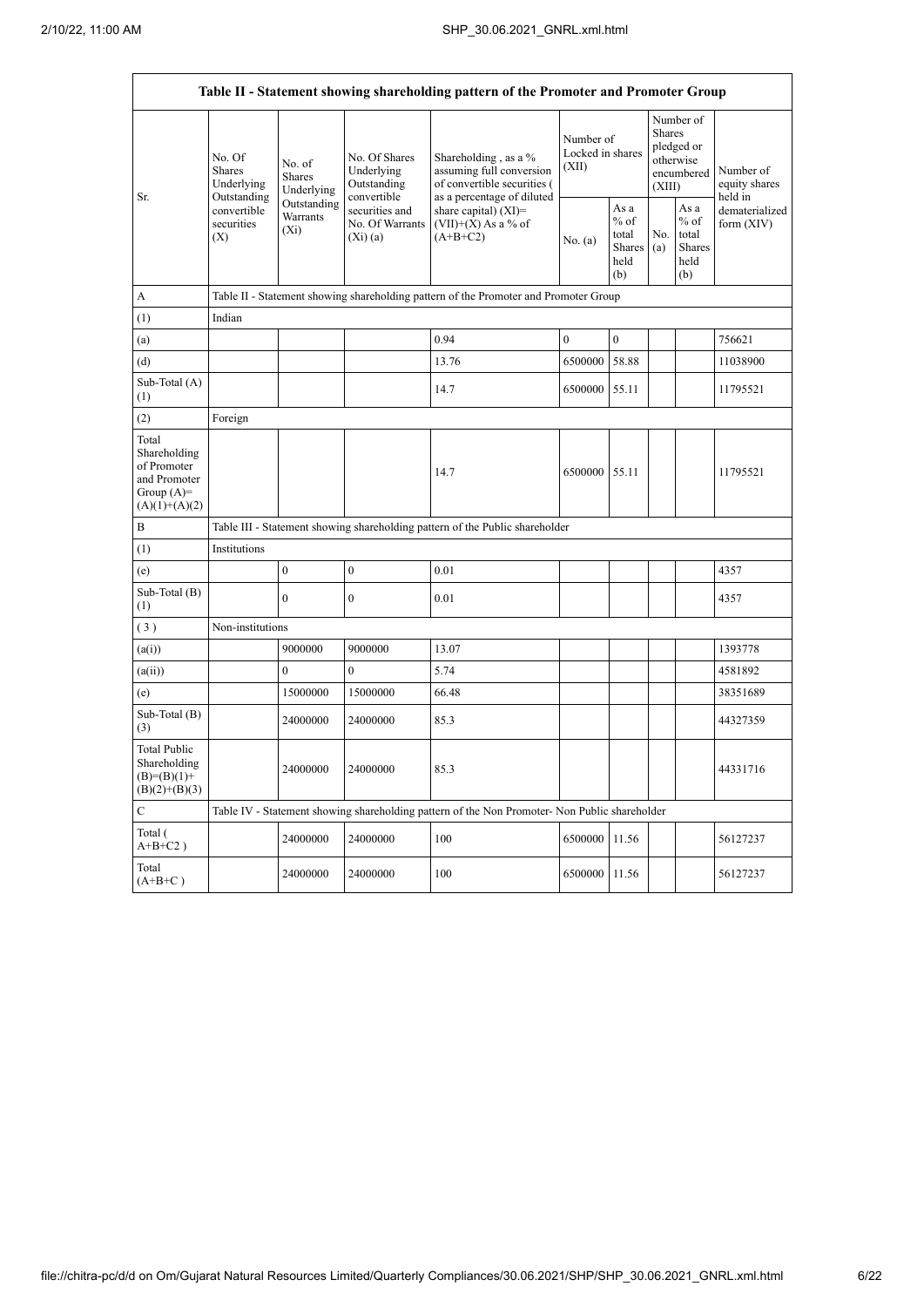|                                                                                                                                                                                             | Individuals/Hindu undivided Family           |                                                               |                                                 |                                             |                                      |                                    |  |  |
|---------------------------------------------------------------------------------------------------------------------------------------------------------------------------------------------|----------------------------------------------|---------------------------------------------------------------|-------------------------------------------------|---------------------------------------------|--------------------------------------|------------------------------------|--|--|
| Searial No.                                                                                                                                                                                 | $\mathbf{1}$                                 | $\sqrt{2}$                                                    | 3                                               | $\overline{4}$                              | 5                                    | 6                                  |  |  |
| Name of the<br>Shareholders (I)                                                                                                                                                             | <b>PAYAL</b><br><b>SHALIN</b><br><b>SHAH</b> | <b>ASHOK</b><br><b>CHINUBHAI</b><br><b>SHAH</b>               | <b>MALAV</b><br><b>AJITBHAI</b><br><b>MEHTA</b> | <b>LEENA</b><br><b>ASHOK</b><br><b>SHAH</b> | <b>JAYSHREEBEN</b><br>AJITBHAI MEHTA | <b>SHALIN</b><br><b>ASHOK SHAH</b> |  |  |
| PAN(II)                                                                                                                                                                                     | AAAPN9171D                                   | AFGPS2827G                                                    | ACBPM6865G                                      | AFGPS2826H                                  | AAYPM2755L                           | AEQPS9910M                         |  |  |
| No. of fully paid<br>up equity shares<br>held (IV)                                                                                                                                          | 565000                                       | 125100                                                        | 48000                                           | 9700                                        | 8421                                 | 400                                |  |  |
| No. Of Partly paid-<br>up equity shares<br>held (V)                                                                                                                                         |                                              |                                                               |                                                 |                                             |                                      |                                    |  |  |
| No. Of shares<br>underlying<br>Depository<br>Receipts (VI)                                                                                                                                  |                                              |                                                               |                                                 |                                             |                                      |                                    |  |  |
| Total nos. shares<br>held $(VII) = (IV) +$<br>$(V)$ + $(VI)$                                                                                                                                | 565000                                       | 125100                                                        | 48000                                           | 9700                                        | 8421                                 | 400                                |  |  |
| Shareholding as a<br>% of total no. of<br>shares (calculated<br>as per SCRR,<br>1957) (VIII) As a<br>% of $(A+B+C2)$                                                                        | $\mathbf{1}$                                 | 0.22                                                          | 0.09                                            | 0.02                                        | 0.01                                 | $\boldsymbol{0}$                   |  |  |
|                                                                                                                                                                                             |                                              | Number of Voting Rights held in each class of securities (IX) |                                                 |                                             |                                      |                                    |  |  |
| Class eg:X                                                                                                                                                                                  | 565000                                       | 125100                                                        | 48000                                           | 9700                                        | 8421                                 | 400                                |  |  |
| Class eg:y                                                                                                                                                                                  |                                              |                                                               |                                                 |                                             |                                      |                                    |  |  |
| Total                                                                                                                                                                                       | 565000                                       | 125100                                                        | 48000                                           | 9700                                        | 8421                                 | 400                                |  |  |
| Total as a % of<br>Total Voting rights                                                                                                                                                      | 1                                            | 0.22                                                          | 0.09                                            | 0.02                                        | 0.01                                 | $\boldsymbol{0}$                   |  |  |
| No. Of Shares<br>Underlying<br>Outstanding<br>convertible<br>securities $(X)$                                                                                                               |                                              |                                                               |                                                 |                                             |                                      |                                    |  |  |
| No. of Shares<br>Underlying<br>Outstanding<br>Warrants (Xi)                                                                                                                                 |                                              |                                                               |                                                 |                                             |                                      |                                    |  |  |
| No. Of Shares<br>Underlying<br>Outstanding<br>convertible<br>securities and No.<br>Of Warrants (Xi)<br>(a)                                                                                  |                                              |                                                               |                                                 |                                             |                                      |                                    |  |  |
| Shareholding, as a<br>% assuming full<br>conversion of<br>convertible<br>securities (as a<br>percentage of<br>diluted share<br>capital) $(XI)$ =<br>$(VII)+(Xi)(a) As a$<br>% of $(A+B+C2)$ | 0.7                                          | 0.16                                                          | 0.06                                            | 0.01                                        | 0.01                                 | $\mathbf{0}$                       |  |  |
| Number of Locked in shares (XII)                                                                                                                                                            |                                              |                                                               |                                                 |                                             |                                      |                                    |  |  |
| No. (a)                                                                                                                                                                                     | $\boldsymbol{0}$                             | $\boldsymbol{0}$                                              | $\boldsymbol{0}$                                | $\boldsymbol{0}$                            | $\boldsymbol{0}$                     | $\boldsymbol{0}$                   |  |  |
| As a % of total<br>Shares held (b)                                                                                                                                                          | $\mathbf{0}$                                 | $\mathbf{0}$                                                  | $\mathbf{0}$                                    | $\boldsymbol{0}$                            | $\boldsymbol{0}$                     | $\mathbf{0}$                       |  |  |
|                                                                                                                                                                                             |                                              | Number of Shares pledged or otherwise encumbered (XIII)       |                                                 |                                             |                                      |                                    |  |  |
| No. $(a)$                                                                                                                                                                                   |                                              |                                                               |                                                 |                                             |                                      |                                    |  |  |
| As a % of total<br>Shares held (b)                                                                                                                                                          |                                              |                                                               |                                                 |                                             |                                      |                                    |  |  |
| Number of equity<br>shares held in<br>dematerialized<br>form $(XIV)$                                                                                                                        | 565000                                       | 125100                                                        | 48000                                           | 9700                                        | 8421                                 | 400                                |  |  |
| Reason for not providing PAN                                                                                                                                                                |                                              |                                                               |                                                 |                                             |                                      |                                    |  |  |
| Reason for not<br>providing PAN                                                                                                                                                             |                                              |                                                               |                                                 |                                             |                                      |                                    |  |  |
| Shareholder type                                                                                                                                                                            | Promoter<br>Group                            | Promoter                                                      | Promoter                                        | Promoter<br>Group                           | Promoter Group                       | Promoter                           |  |  |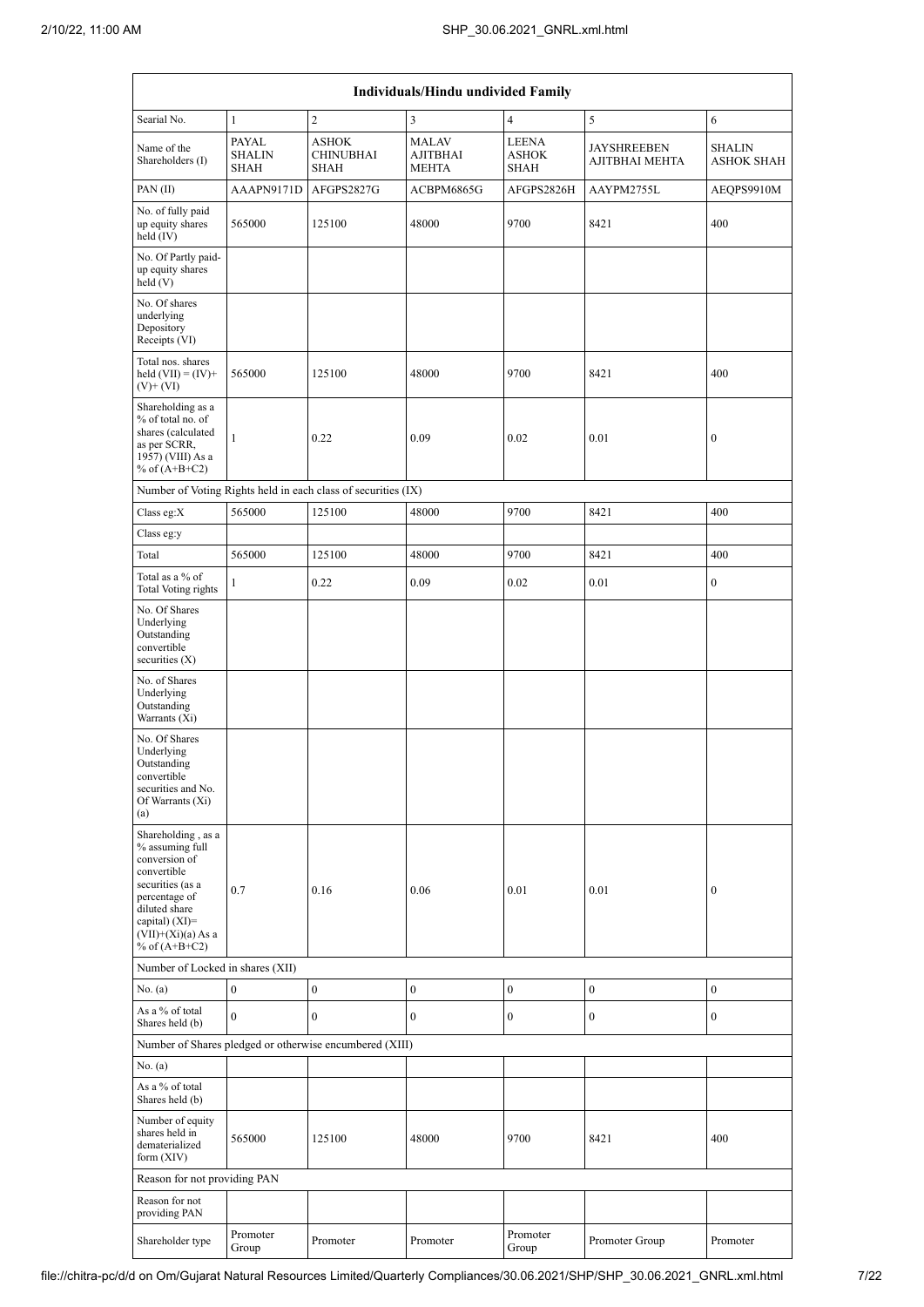| Individuals/Hindu undivided Family                                                                                                                                                       |                                                               |  |  |  |  |  |  |
|------------------------------------------------------------------------------------------------------------------------------------------------------------------------------------------|---------------------------------------------------------------|--|--|--|--|--|--|
| Searial No.                                                                                                                                                                              |                                                               |  |  |  |  |  |  |
| Name of the<br>Shareholders (I)                                                                                                                                                          | Click here to go back                                         |  |  |  |  |  |  |
| PAN(II)                                                                                                                                                                                  | Total                                                         |  |  |  |  |  |  |
| No. of fully paid<br>up equity shares<br>held (IV)                                                                                                                                       | 756621                                                        |  |  |  |  |  |  |
| No. Of Partly paid-<br>up equity shares<br>held(V)                                                                                                                                       |                                                               |  |  |  |  |  |  |
| No. Of shares<br>underlying<br>Depository<br>Receipts (VI)                                                                                                                               |                                                               |  |  |  |  |  |  |
| Total nos. shares<br>held $(VII) = (IV) +$<br>$(V)$ + $(VI)$                                                                                                                             | 756621                                                        |  |  |  |  |  |  |
| Shareholding as a<br>% of total no. of<br>shares (calculated<br>as per SCRR,<br>1957) (VIII) As a<br>% of $(A+B+C2)$                                                                     | 1.35                                                          |  |  |  |  |  |  |
|                                                                                                                                                                                          | Number of Voting Rights held in each class of securities (IX) |  |  |  |  |  |  |
| Class eg:X                                                                                                                                                                               | 756621                                                        |  |  |  |  |  |  |
| Class eg:y                                                                                                                                                                               |                                                               |  |  |  |  |  |  |
| Total                                                                                                                                                                                    | 756621                                                        |  |  |  |  |  |  |
| Total as a % of<br><b>Total Voting rights</b>                                                                                                                                            | 1.35                                                          |  |  |  |  |  |  |
| No. Of Shares<br>Underlying<br>Outstanding<br>convertible<br>securities (X)                                                                                                              |                                                               |  |  |  |  |  |  |
| No. of Shares<br>Underlying<br>Outstanding<br>Warrants (Xi)                                                                                                                              |                                                               |  |  |  |  |  |  |
| No. Of Shares<br>Underlying<br>Outstanding<br>convertible<br>securities and No.<br>Of Warrants (Xi)<br>(a)                                                                               |                                                               |  |  |  |  |  |  |
| Shareholding, as a<br>% assuming full<br>conversion of<br>convertible<br>securities (as a<br>percentage of<br>diluted share<br>capital) (XI)=<br>$(VII)+(Xi)(a)$ As a<br>% of $(A+B+C2)$ | 0.94                                                          |  |  |  |  |  |  |
| Number of Locked in shares (XII)                                                                                                                                                         |                                                               |  |  |  |  |  |  |
| No. (a)                                                                                                                                                                                  | $\boldsymbol{0}$                                              |  |  |  |  |  |  |
| As a % of total<br>Shares held (b)                                                                                                                                                       | $\overline{0}$                                                |  |  |  |  |  |  |
|                                                                                                                                                                                          | Number of Shares pledged or otherwise encumbered (XIII)       |  |  |  |  |  |  |
| No. (a)                                                                                                                                                                                  |                                                               |  |  |  |  |  |  |
| As a % of total<br>Shares held (b)                                                                                                                                                       |                                                               |  |  |  |  |  |  |
| Number of equity<br>shares held in<br>dematerialized<br>form $(XIV)$                                                                                                                     | 756621                                                        |  |  |  |  |  |  |
| Reason for not providing PAN                                                                                                                                                             |                                                               |  |  |  |  |  |  |
| Reason for not<br>providing PAN                                                                                                                                                          |                                                               |  |  |  |  |  |  |
| Shareholder type                                                                                                                                                                         |                                                               |  |  |  |  |  |  |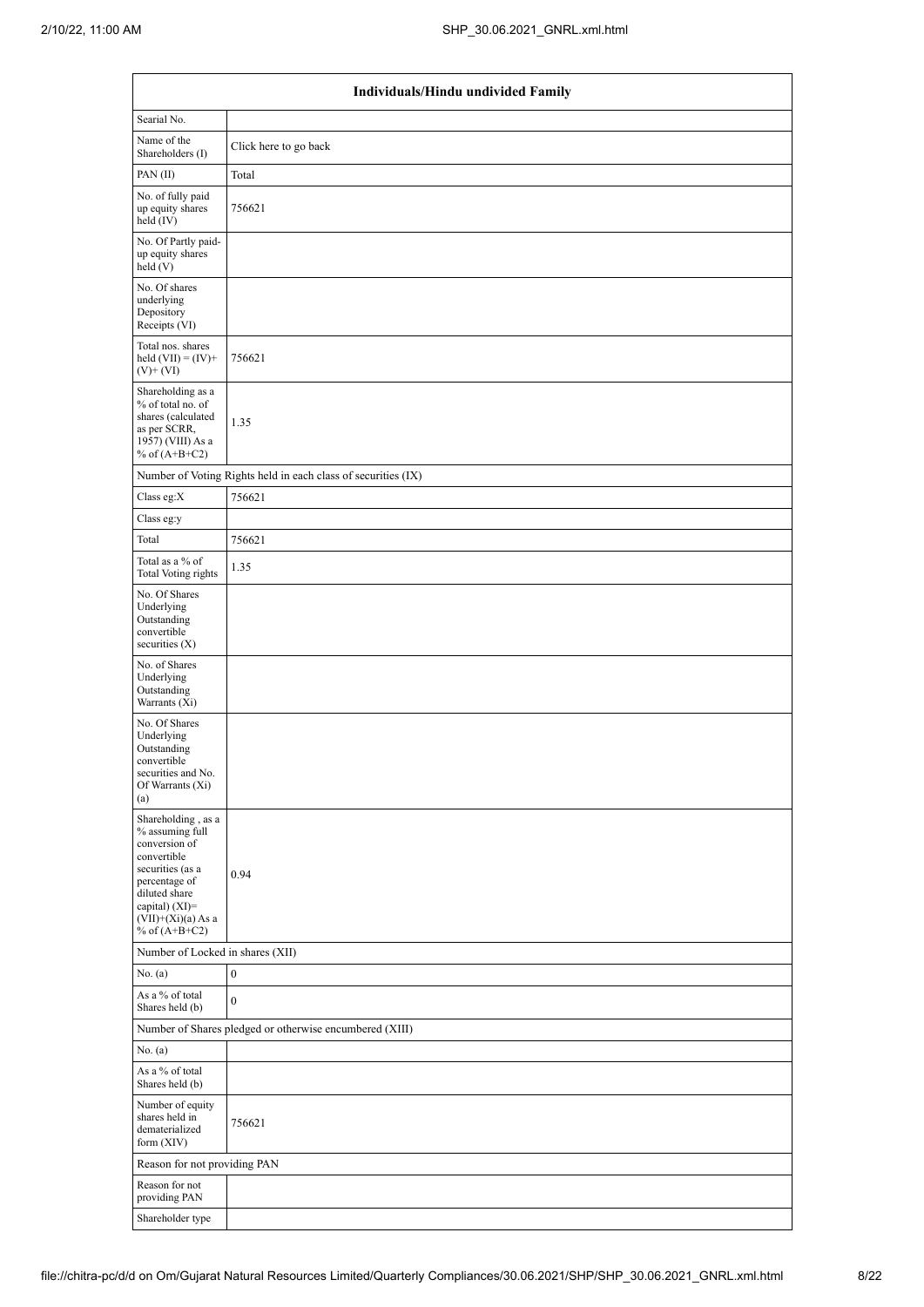|                                                                                                                                                                                                | Any Other (specify)                                                                                             |                                                           |                                                                      |                                                                                                              |                                                                                                   |                                                      |                                                               |  |
|------------------------------------------------------------------------------------------------------------------------------------------------------------------------------------------------|-----------------------------------------------------------------------------------------------------------------|-----------------------------------------------------------|----------------------------------------------------------------------|--------------------------------------------------------------------------------------------------------------|---------------------------------------------------------------------------------------------------|------------------------------------------------------|---------------------------------------------------------------|--|
| Searial No.                                                                                                                                                                                    | $\mathbf{1}$                                                                                                    | $\boldsymbol{2}$                                          | $\mathfrak{Z}$                                                       | $\overline{4}$                                                                                               | $\sqrt{5}$                                                                                        | 6                                                    | $\tau$                                                        |  |
| Category                                                                                                                                                                                       | <b>Bodies</b><br>Corporate                                                                                      | <b>Bodies</b><br>Corporate                                | <b>Bodies</b><br>Corporate                                           | <b>Bodies Corporate</b>                                                                                      | <b>Bodies</b><br>Corporate                                                                        | <b>Bodies</b><br>Corporate                           | <b>Bodies</b><br>Corporate                                    |  |
| Name of the<br>Shareholders<br>$\left( \mathrm{I}\right)$                                                                                                                                      | <b>INFINIUM</b><br><b>NATURAL</b><br><b>RESOURCES</b><br><b>INVESTMENTS</b><br><b>PRIVATE</b><br><b>LIMITED</b> | TIW<br><b>SYSTEMS</b><br><b>PRIVATE</b><br><b>LIMITED</b> | <b>INFINIUM</b><br><b>MOTORS</b><br><b>PRIVATE</b><br><b>LIMITED</b> | <b>ADVANCED</b><br><b>ENERGY</b><br><b>RESOURCES &amp;</b><br>MANAGEMENT<br><b>PRIVATE</b><br><b>LIMITED</b> | <b>SHREE</b><br><b>GHANTA</b><br><b>KARNA</b><br><b>ROLLING</b><br><b>MILLS PVT</b><br><b>LTD</b> | TANYA<br><b>ESTATES</b><br><b>PRIVATE</b><br>LIMITED | <b>ASHNISHA</b><br>ALLOYS<br><b>PRIVATE</b><br><b>LIMITED</b> |  |
| PAN(II)                                                                                                                                                                                        | AABCI9487R                                                                                                      | AACCT8303L                                                | AAACI4684B                                                           | AAGCA7788J                                                                                                   | AACCS6850M                                                                                        | AADCT7220M                                           | AAJCA1606O                                                    |  |
| No. of the<br>Shareholders<br>(I)                                                                                                                                                              | $\mathbf{1}$                                                                                                    | $\mathbf{1}$                                              | $\mathbf{1}$                                                         | $\mathbf{1}$                                                                                                 | $\mathbf{1}$                                                                                      | $\mathbf{1}$                                         | $\mathbf{1}$                                                  |  |
| No. of fully<br>paid up equity<br>shares held<br>(IV)                                                                                                                                          | 6800000                                                                                                         | 1555000                                                   | 1000000                                                              | 530000                                                                                                       | 505000                                                                                            | 350000                                               | 298900                                                        |  |
| No. Of Partly<br>paid-up equity<br>shares held (V)                                                                                                                                             |                                                                                                                 |                                                           |                                                                      |                                                                                                              |                                                                                                   |                                                      |                                                               |  |
| No. Of shares<br>underlying<br>Depository<br>Receipts (VI)                                                                                                                                     |                                                                                                                 |                                                           |                                                                      |                                                                                                              |                                                                                                   |                                                      |                                                               |  |
| Total nos.<br>shares held<br>$(VII) = (IV) +$<br>$(V)$ + $(VI)$                                                                                                                                | 6800000                                                                                                         | 1555000                                                   | 1000000                                                              | 530000                                                                                                       | 505000                                                                                            | 350000                                               | 298900                                                        |  |
| Shareholding<br>as a % of total<br>no. of shares<br>(calculated as<br>per SCRR,<br>1957) (VIII) As<br>a % of<br>$(A+B+C2)$                                                                     | 12.09                                                                                                           | 2.76                                                      | 1.78                                                                 | 0.94                                                                                                         | 0.9                                                                                               | 0.62                                                 | 0.53                                                          |  |
|                                                                                                                                                                                                | Number of Voting Rights held in each class of securities (IX)                                                   |                                                           |                                                                      |                                                                                                              |                                                                                                   |                                                      |                                                               |  |
| Class eg: X                                                                                                                                                                                    | 6800000                                                                                                         | 1555000                                                   | 1000000                                                              | 530000                                                                                                       | 505000                                                                                            | 350000                                               | 298900                                                        |  |
| Class eg:y                                                                                                                                                                                     |                                                                                                                 |                                                           |                                                                      |                                                                                                              |                                                                                                   |                                                      |                                                               |  |
| Total                                                                                                                                                                                          | 6800000                                                                                                         | 1555000                                                   | 1000000                                                              | 530000                                                                                                       | 505000                                                                                            | 350000                                               | 298900                                                        |  |
| Total as a % of<br><b>Total Voting</b><br>rights                                                                                                                                               | 12.09                                                                                                           | 2.76                                                      | 1.78                                                                 | 0.94                                                                                                         | $0.9\,$                                                                                           | 0.62                                                 | 0.53                                                          |  |
| No. Of Shares<br>Underlying<br>Outstanding<br>convertible<br>securities $(X)$                                                                                                                  |                                                                                                                 |                                                           |                                                                      |                                                                                                              |                                                                                                   |                                                      |                                                               |  |
| No. of Shares<br>Underlying<br>Outstanding<br>Warrants (Xi)                                                                                                                                    |                                                                                                                 |                                                           |                                                                      |                                                                                                              |                                                                                                   |                                                      |                                                               |  |
| No. Of Shares<br>Underlying<br>Outstanding<br>convertible<br>securities and<br>No. Of<br>Warrants (Xi)<br>(a)                                                                                  |                                                                                                                 |                                                           |                                                                      |                                                                                                              |                                                                                                   |                                                      |                                                               |  |
| Shareholding,<br>as a %<br>assuming full<br>conversion of<br>convertible<br>securities (as a<br>percentage of<br>diluted share<br>capital) $(XI)=$<br>$(VII)+(X)$ As a<br>$%$ of<br>$(A+B+C2)$ | 8.47                                                                                                            | 1.94                                                      | 1.25                                                                 | 0.66                                                                                                         | 0.63                                                                                              | 0.44                                                 | 0.37                                                          |  |
|                                                                                                                                                                                                | Number of Locked in shares (XII)                                                                                |                                                           |                                                                      |                                                                                                              |                                                                                                   |                                                      |                                                               |  |
| No. (a)                                                                                                                                                                                        | 6500000                                                                                                         | $\boldsymbol{0}$                                          | $\boldsymbol{0}$                                                     | $\boldsymbol{0}$                                                                                             | $\boldsymbol{0}$                                                                                  | $\boldsymbol{0}$                                     | $\boldsymbol{0}$                                              |  |
| As a % of total<br>Shares held (b)                                                                                                                                                             | 95.59                                                                                                           | $\boldsymbol{0}$                                          | $\boldsymbol{0}$                                                     | $\boldsymbol{0}$                                                                                             | $\boldsymbol{0}$                                                                                  | $\boldsymbol{0}$                                     | $\boldsymbol{0}$                                              |  |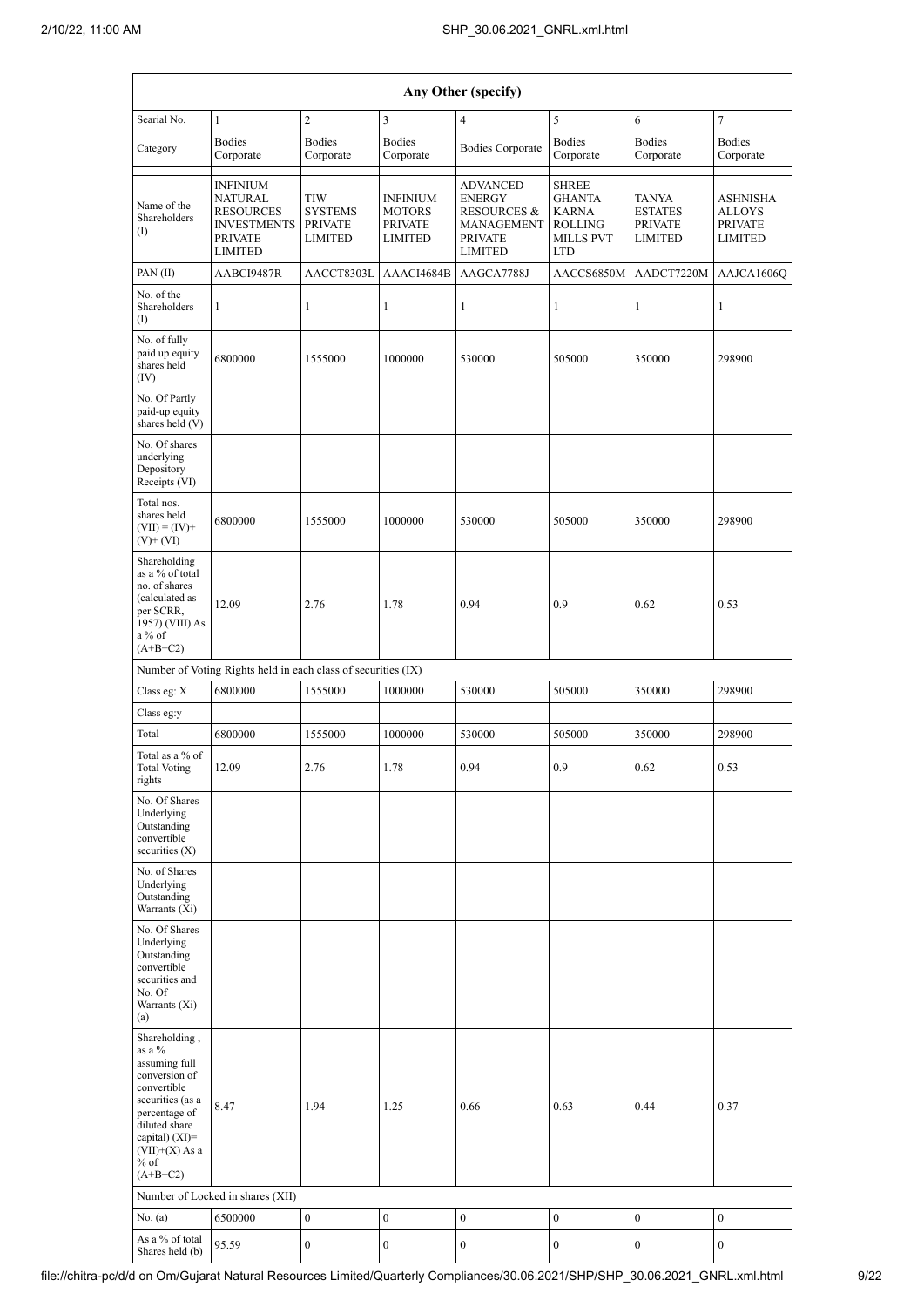| Number of Shares pledged or otherwise encumbered (XIII)                 |                |                   |                   |                |                   |                   |                   |
|-------------------------------------------------------------------------|----------------|-------------------|-------------------|----------------|-------------------|-------------------|-------------------|
| No. (a)                                                                 |                |                   |                   |                |                   |                   |                   |
| As a % of total<br>Shares held (b)                                      |                |                   |                   |                |                   |                   |                   |
| Number of<br>equity shares<br>held in<br>dematerialized<br>form $(XIV)$ | 6800000        | 1555000           | 1000000           | 530000         | 505000            | 350000            | 298900            |
| Reason for not providing PAN                                            |                |                   |                   |                |                   |                   |                   |
| Reason for not<br>providing PAN                                         |                |                   |                   |                |                   |                   |                   |
| Shareholder<br>type                                                     | Promoter Group | Promoter<br>Group | Promoter<br>Group | Promoter Group | Promoter<br>Group | Promoter<br>Group | Promoter<br>Group |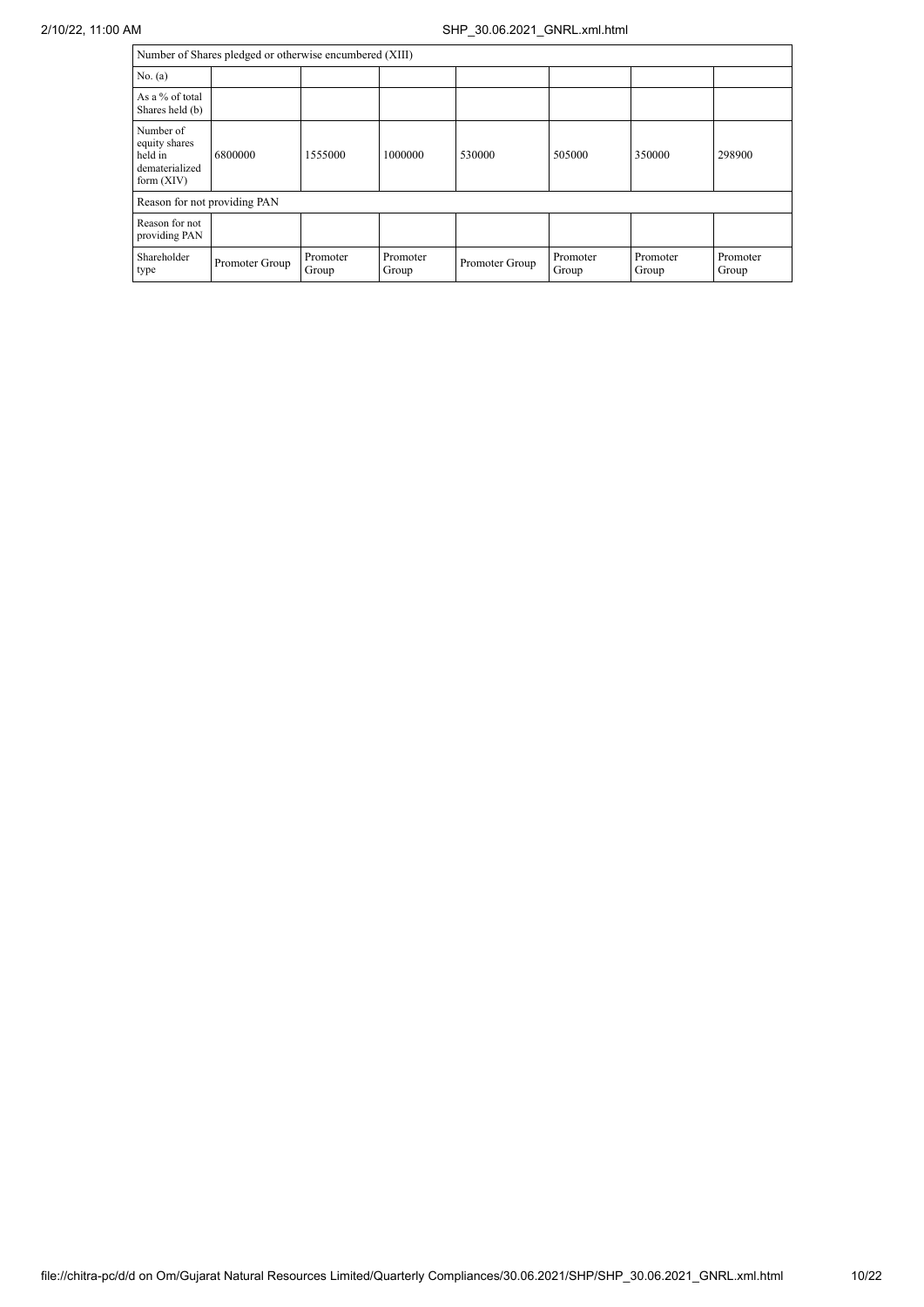| Any Other (specify)                                                                                                                                                                  |                                                               |  |  |  |  |  |
|--------------------------------------------------------------------------------------------------------------------------------------------------------------------------------------|---------------------------------------------------------------|--|--|--|--|--|
| Searial No.                                                                                                                                                                          |                                                               |  |  |  |  |  |
| Category                                                                                                                                                                             | Click here to go back                                         |  |  |  |  |  |
| Name of the<br>Shareholders (I)                                                                                                                                                      |                                                               |  |  |  |  |  |
| PAN(II)                                                                                                                                                                              | Total                                                         |  |  |  |  |  |
| No. of the<br>Shareholders (I)                                                                                                                                                       | $\tau$                                                        |  |  |  |  |  |
| No. of fully paid<br>up equity shares<br>held (IV)                                                                                                                                   | 11038900                                                      |  |  |  |  |  |
| No. Of Partly paid-<br>up equity shares<br>held(V)                                                                                                                                   |                                                               |  |  |  |  |  |
| No. Of shares<br>underlying<br>Depository<br>Receipts (VI)                                                                                                                           |                                                               |  |  |  |  |  |
| Total nos. shares<br>held $(VII) = (IV) +$<br>$(V) + (VI)$                                                                                                                           | 11038900                                                      |  |  |  |  |  |
| Shareholding as a<br>% of total no. of<br>shares (calculated<br>as per SCRR,<br>1957) (VIII) As a<br>% of $(A+B+C2)$                                                                 | 19.62                                                         |  |  |  |  |  |
|                                                                                                                                                                                      | Number of Voting Rights held in each class of securities (IX) |  |  |  |  |  |
| Class eg: X                                                                                                                                                                          | 11038900                                                      |  |  |  |  |  |
| Class eg:y                                                                                                                                                                           |                                                               |  |  |  |  |  |
| Total                                                                                                                                                                                | 11038900                                                      |  |  |  |  |  |
| Total as a % of<br><b>Total Voting rights</b>                                                                                                                                        | 19.62                                                         |  |  |  |  |  |
| No. Of Shares<br>Underlying<br>Outstanding<br>convertible<br>securities (X)                                                                                                          |                                                               |  |  |  |  |  |
| No. of Shares<br>Underlying<br>Outstanding<br>Warrants (Xi)                                                                                                                          |                                                               |  |  |  |  |  |
| No. Of Shares<br>Underlying<br>Outstanding<br>convertible<br>securities and No.<br>Of Warrants (Xi)<br>(a)                                                                           |                                                               |  |  |  |  |  |
| Shareholding, as a<br>% assuming full<br>conversion of<br>convertible<br>securities (as a<br>percentage of<br>diluted share<br>capital) (XI)=<br>$(VII)+(X)$ As a %<br>of $(A+B+C2)$ | 13.76                                                         |  |  |  |  |  |
| Number of Locked in shares (XII)                                                                                                                                                     |                                                               |  |  |  |  |  |
| No. $(a)$                                                                                                                                                                            | 6500000                                                       |  |  |  |  |  |
| As a % of total<br>Shares held (b)                                                                                                                                                   | 58.88                                                         |  |  |  |  |  |
|                                                                                                                                                                                      | Number of Shares pledged or otherwise encumbered (XIII)       |  |  |  |  |  |
| No. (a)                                                                                                                                                                              |                                                               |  |  |  |  |  |
| As a % of total<br>Shares held (b)                                                                                                                                                   |                                                               |  |  |  |  |  |
| Number of equity<br>shares held in<br>dematerialized<br>form (XIV)                                                                                                                   | 11038900                                                      |  |  |  |  |  |
| Reason for not providing PAN                                                                                                                                                         |                                                               |  |  |  |  |  |

Reason for not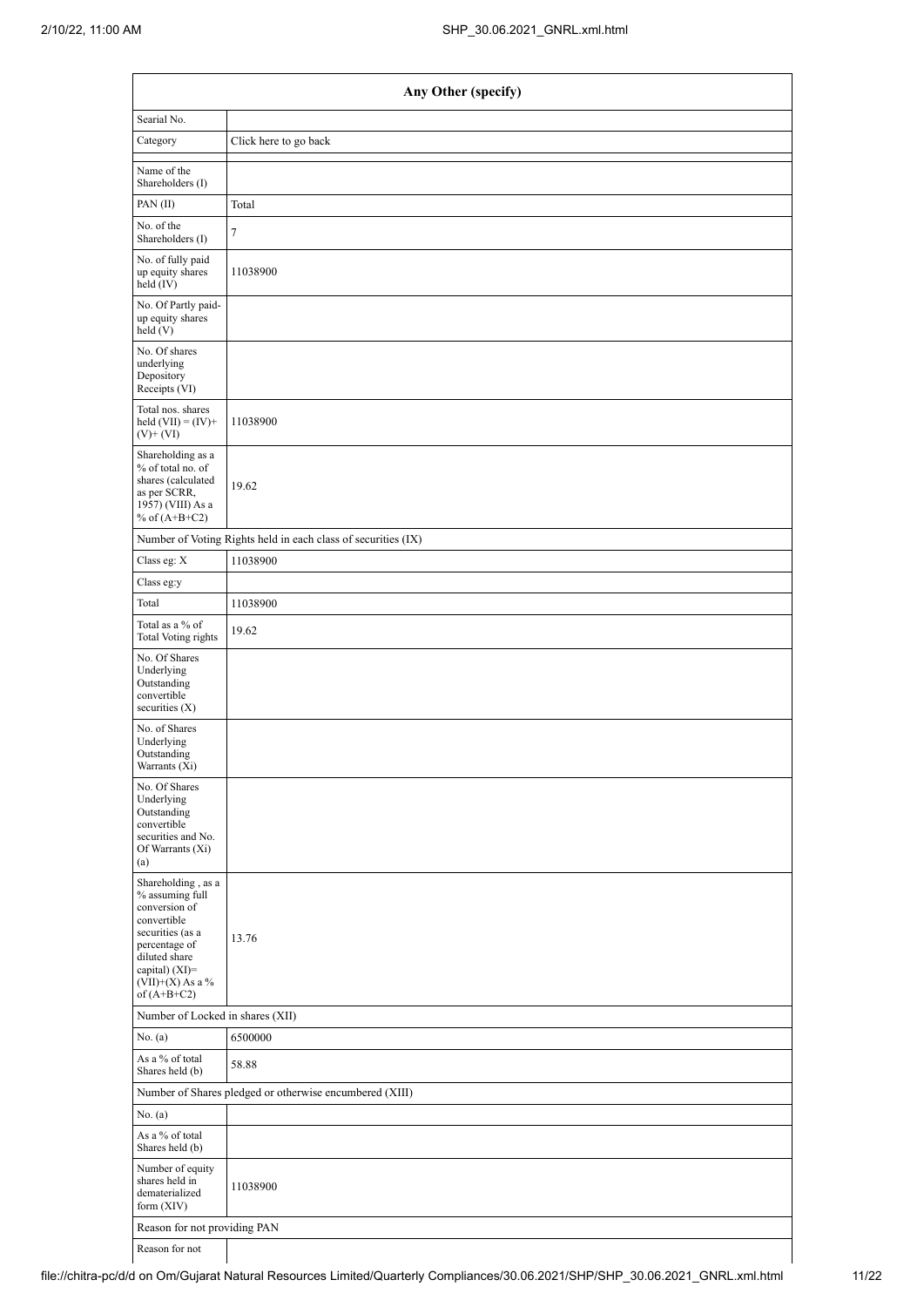| providing PAN    |  |
|------------------|--|
| Shareholder type |  |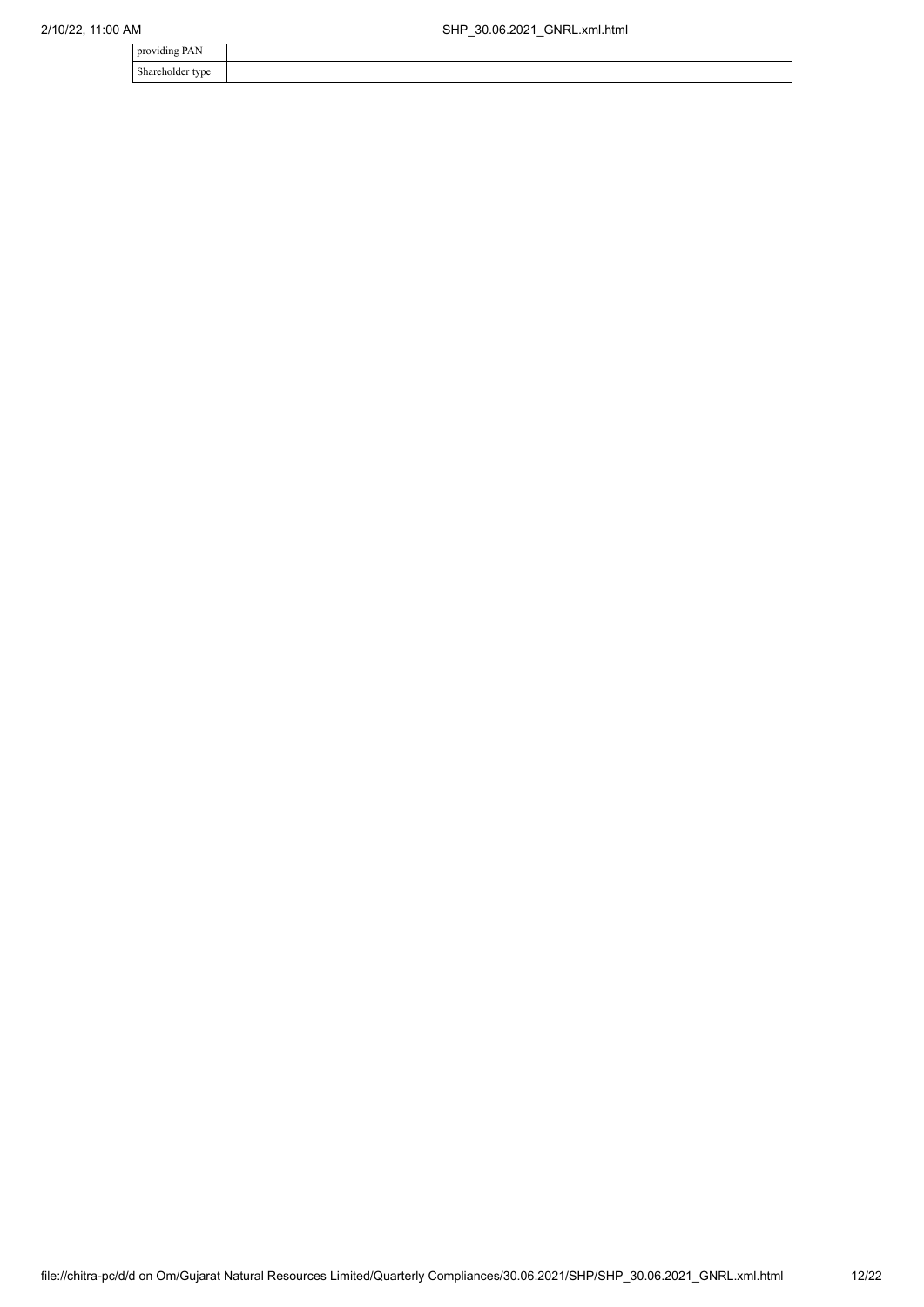|                                                                                                                                                                                      | Individuals - ii. Individual shareholders holding nominal share capital in excess of Rs. 2 lakhs. |                    |                       |
|--------------------------------------------------------------------------------------------------------------------------------------------------------------------------------------|---------------------------------------------------------------------------------------------------|--------------------|-----------------------|
| Searial No.                                                                                                                                                                          | $\mathbf{1}$                                                                                      | $\overline{c}$     |                       |
| Name of the<br>Shareholders (I)                                                                                                                                                      | DEVEN MAHENDRAKUMAR SHAH                                                                          | <b>AMEE D SHAH</b> | Click here to go back |
| PAN(II)                                                                                                                                                                              | BMIPS9851C                                                                                        | BMIPS9852B         | Total                 |
| No. of fully paid<br>up equity shares<br>held (IV)                                                                                                                                   | 1870000                                                                                           | 700000             | 2570000               |
| No. Of Partly paid-<br>up equity shares<br>held(V)                                                                                                                                   |                                                                                                   |                    |                       |
| No. Of shares<br>underlying<br>Depository<br>Receipts (VI)                                                                                                                           |                                                                                                   |                    |                       |
| Total nos. shares<br>held $(VII) = (IV) +$<br>$(V)$ + $(VI)$                                                                                                                         | 1870000                                                                                           | 700000             | 2570000               |
| Shareholding as a<br>% of total no. of<br>shares (calculated<br>as per SCRR,<br>1957) (VIII) As a<br>% of $(A+B+C2)$                                                                 | 3.32                                                                                              | 1.24               | 4.57                  |
|                                                                                                                                                                                      | Number of Voting Rights held in each class of securities (IX)                                     |                    |                       |
| Class eg: X                                                                                                                                                                          | 1870000                                                                                           | 700000             | 2570000               |
| Class eg:y                                                                                                                                                                           |                                                                                                   |                    |                       |
| Total                                                                                                                                                                                | 1870000                                                                                           | 700000             | 2570000               |
| Total as a % of<br><b>Total Voting rights</b>                                                                                                                                        | 3.32                                                                                              | 1.24               | 4.57                  |
| No. Of Shares<br>Underlying<br>Outstanding<br>convertible<br>securities $(X)$                                                                                                        |                                                                                                   |                    |                       |
| No. of Shares<br>Underlying<br>Outstanding<br>Warrants (Xi)                                                                                                                          | $\boldsymbol{0}$                                                                                  | $\boldsymbol{0}$   | $\boldsymbol{0}$      |
| No. Of Shares<br>Underlying<br>Outstanding<br>convertible<br>securities and No.<br>Of Warrants (Xi)<br>(a)                                                                           | $\bf{0}$                                                                                          | $\boldsymbol{0}$   | $\boldsymbol{0}$      |
| Shareholding, as a<br>% assuming full<br>conversion of<br>convertible<br>securities (as a<br>percentage of<br>diluted share<br>capital) (XI)=<br>$(VII)+(X)$ As a %<br>of $(A+B+C2)$ | 2.33                                                                                              | 0.87               | 3.2                   |
| Number of Locked in shares (XII)                                                                                                                                                     |                                                                                                   |                    |                       |
| No. (a)                                                                                                                                                                              |                                                                                                   |                    |                       |
| As a % of total<br>Shares held (b)                                                                                                                                                   |                                                                                                   |                    |                       |
| Number of equity<br>shares held in<br>dematerialized<br>form $(XIV)$                                                                                                                 | 1870000                                                                                           | 700000             | 2570000               |
| Reason for not providing PAN                                                                                                                                                         |                                                                                                   |                    |                       |
| Reason for not<br>providing PAN                                                                                                                                                      |                                                                                                   |                    |                       |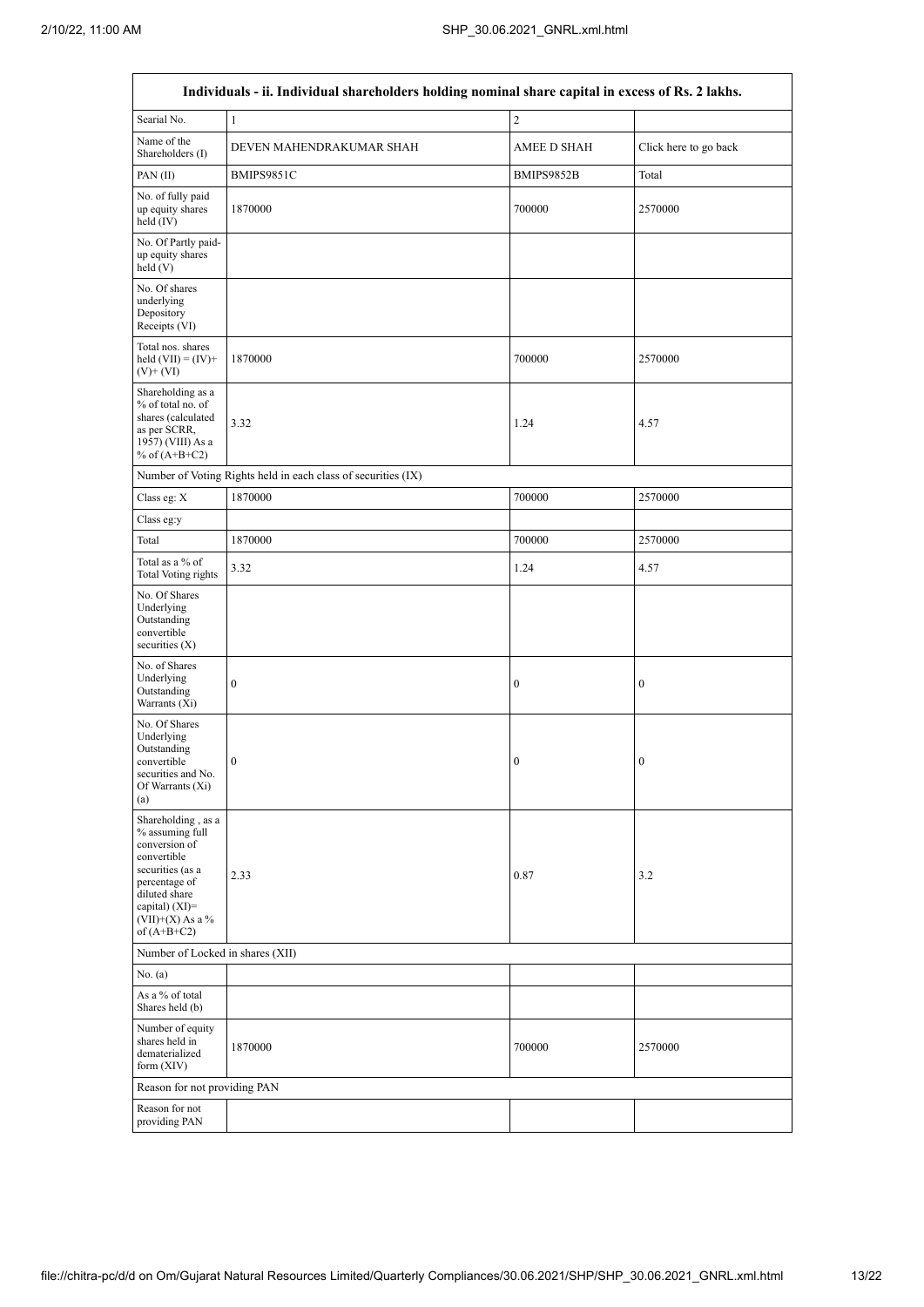|                                                                                                                                                                                        |                  |                                                                                                                               | Any Other (specify) |                                              |                                                    |                                                                           |                                                                   |
|----------------------------------------------------------------------------------------------------------------------------------------------------------------------------------------|------------------|-------------------------------------------------------------------------------------------------------------------------------|---------------------|----------------------------------------------|----------------------------------------------------|---------------------------------------------------------------------------|-------------------------------------------------------------------|
| Searial No.                                                                                                                                                                            | $\mathbf{1}$     | $\overline{c}$                                                                                                                | 3                   | $\overline{4}$                               | $\sqrt{5}$                                         | 6                                                                         | $\overline{7}$                                                    |
| Category                                                                                                                                                                               | <b>IEPF</b>      | <b>IEPF</b>                                                                                                                   | LLP                 | <b>LLP</b>                                   | <b>LLP</b>                                         | <b>LLP</b>                                                                | <b>LLP</b>                                                        |
| Category / More<br>than 1 percentage                                                                                                                                                   | Category         | More than 1 percentage of<br>shareholding                                                                                     | Category            | More than 1<br>percentage of<br>shareholding | More than 1<br>percentage of<br>shareholding       | More than 1<br>percentage of<br>shareholding                              | More than 1<br>percentage of<br>shareholding                      |
| Name of the<br>Shareholders (I)                                                                                                                                                        |                  | <b>INVESTOR EDUCATION</b><br><b>AND PROTECTION</b><br><b>FUND AUTHORITY</b><br><b>MINISTRY OF</b><br><b>CORPORATE AFFAIRS</b> |                     | <b>CLEAR SKY</b><br>TRADELINK<br><b>LLP</b>  | <b>GOYENKA</b><br><b>REAL</b><br><b>ESTATE LLP</b> | <b>MIDRINA</b><br>OIL AND<br>GAS<br><b>SERVICES</b><br><b>LIMITED LLP</b> | YASH<br><b>ANALYSIS</b><br><b>AND</b><br>CONSULTING<br><b>LLP</b> |
| PAN(II)                                                                                                                                                                                |                  |                                                                                                                               |                     | ADNFS1176P                                   | AARFG3941R                                         | ABGFM9612B                                                                | AABFY9205A                                                        |
| No. of the<br>Shareholders (I)                                                                                                                                                         | $\mathbf{1}$     | 1                                                                                                                             | 10                  | 1                                            | $\mathbf{1}$                                       | $\mathbf{1}$                                                              | 1                                                                 |
| No. of fully paid<br>up equity shares<br>held (IV)                                                                                                                                     | 1331033          | 1331033                                                                                                                       | 11685810            | 4000000                                      | 3676396                                            | 1565000                                                                   | 1000000                                                           |
| No. Of Partly paid-<br>up equity shares<br>held (V)                                                                                                                                    |                  |                                                                                                                               |                     |                                              |                                                    |                                                                           |                                                                   |
| No. Of shares<br>underlying<br>Depository<br>Receipts (VI)                                                                                                                             |                  |                                                                                                                               |                     |                                              |                                                    |                                                                           |                                                                   |
| Total nos. shares<br>held $(VII) = (IV) +$<br>$(V)+(VI)$                                                                                                                               | 1331033          | 1331033                                                                                                                       | 11685810            | 4000000                                      | 3676396                                            | 1565000                                                                   | 1000000                                                           |
| Shareholding as a<br>% of total no. of<br>shares (calculated<br>as per SCRR,<br>1957) (VIII) As a<br>% of $(A+B+C2)$                                                                   | 2.37             | 2.37                                                                                                                          | 20.77               | 7.11                                         | 6.54                                               | 2.78                                                                      | 1.78                                                              |
|                                                                                                                                                                                        |                  | Number of Voting Rights held in each class of securities (IX)                                                                 |                     |                                              |                                                    |                                                                           |                                                                   |
| Class eg: X                                                                                                                                                                            | 1331033          | 1331033                                                                                                                       | 11685810            | 4000000                                      | 3676396                                            | 1565000                                                                   | 1000000                                                           |
| Class eg:y                                                                                                                                                                             |                  |                                                                                                                               |                     |                                              |                                                    |                                                                           |                                                                   |
| Total                                                                                                                                                                                  | 1331033          | 1331033                                                                                                                       | 11685810            | 4000000                                      | 3676396                                            | 1565000                                                                   | 1000000                                                           |
| Total as a % of<br>Total Voting rights                                                                                                                                                 | 2.37             | 2.37                                                                                                                          | 20.77               | 7.11                                         | 6.54                                               | 2.78                                                                      | 1.78                                                              |
| No. Of Shares<br>Underlying<br>Outstanding<br>convertible<br>securities $(X)$                                                                                                          |                  |                                                                                                                               |                     |                                              |                                                    |                                                                           |                                                                   |
| No. of Shares<br>Underlying<br>Outstanding<br>Warrants (Xi)                                                                                                                            | $\overline{0}$   | $\boldsymbol{0}$                                                                                                              | 7500000             | $\boldsymbol{0}$                             | $\boldsymbol{0}$                                   | $\overline{0}$                                                            | $\boldsymbol{0}$                                                  |
| No. Of Shares<br>Underlying<br>Outstanding<br>convertible<br>securities and No.<br>Of Warrants (Xi)<br>(a)                                                                             | $\boldsymbol{0}$ | $\boldsymbol{0}$                                                                                                              | 7500000             | $\mathbf{0}$                                 | $\boldsymbol{0}$                                   | 0                                                                         | $\boldsymbol{0}$                                                  |
| Shareholding, as a<br>% assuming full<br>conversion of<br>convertible<br>securities (as a<br>percentage of<br>diluted share<br>capital) $(XI)=$<br>$(VII)+(X)$ As a %<br>of $(A+B+C2)$ | 1.66             | 1.66                                                                                                                          | 23.91               | 4.98                                         | 4.58                                               | 1.95                                                                      | 1.25                                                              |
| Number of Locked in shares (XII)                                                                                                                                                       |                  |                                                                                                                               |                     |                                              |                                                    |                                                                           |                                                                   |
| No. (a)                                                                                                                                                                                |                  |                                                                                                                               |                     |                                              |                                                    |                                                                           |                                                                   |
| As a % of total<br>Shares held (b)                                                                                                                                                     |                  |                                                                                                                               |                     |                                              |                                                    |                                                                           |                                                                   |
| Number of equity<br>shares held in<br>dematerialized<br>form $(XIV)$                                                                                                                   | 1331033          | 1331033                                                                                                                       | 11685810            | 4000000                                      | 3676396                                            | 1565000                                                                   | 1000000                                                           |
| Reason for not providing PAN                                                                                                                                                           |                  |                                                                                                                               |                     |                                              |                                                    |                                                                           |                                                                   |
| Reason for not                                                                                                                                                                         |                  | Textual Information(1)                                                                                                        |                     |                                              |                                                    |                                                                           |                                                                   |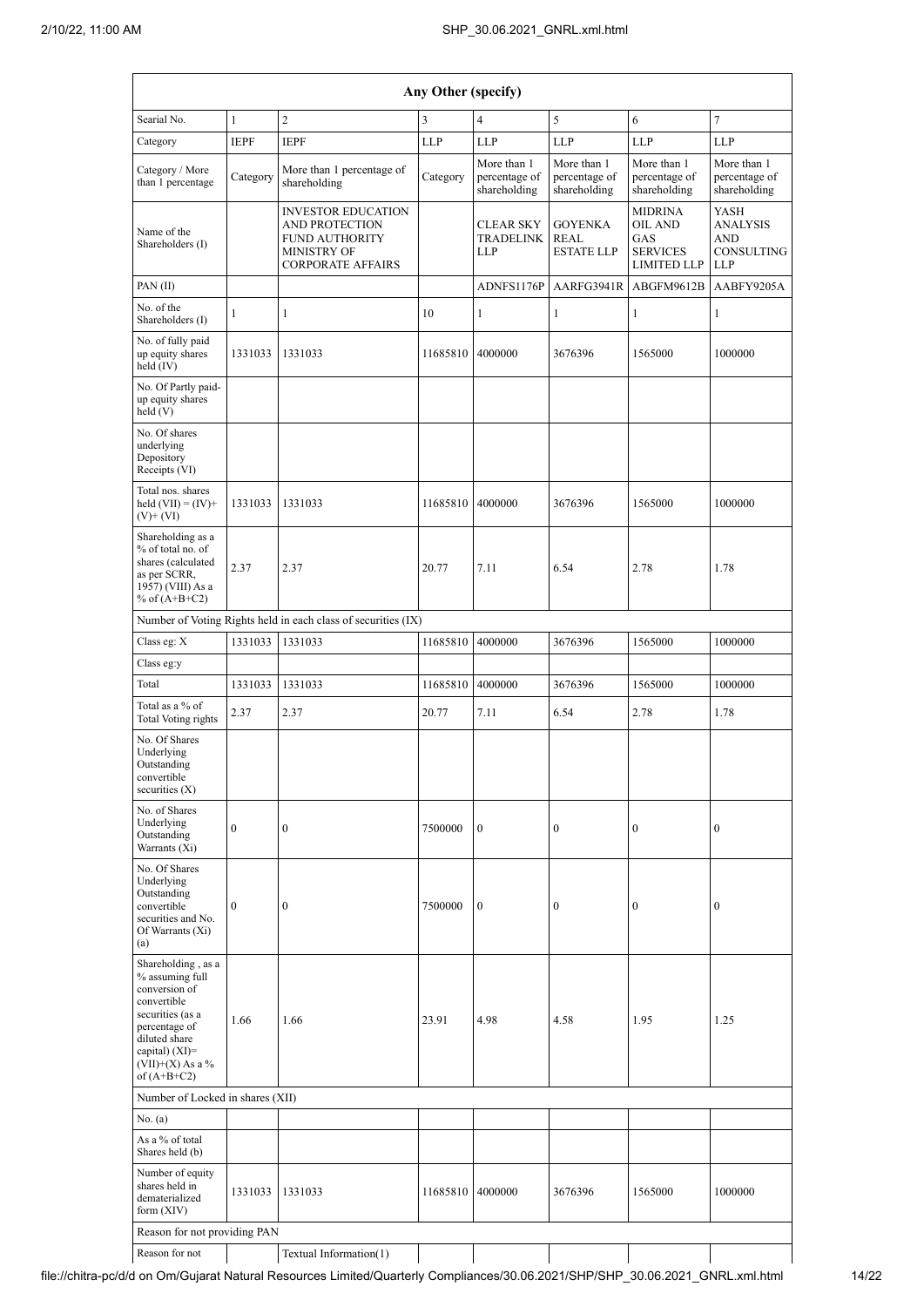| 2/10/22,<br>11:00 AM |  | SHP<br>- | 30.06.2021<br>- | GNRI<br>L.xml.html |  |  |
|----------------------|--|----------|-----------------|--------------------|--|--|
| providing PAN        |  |          |                 |                    |  |  |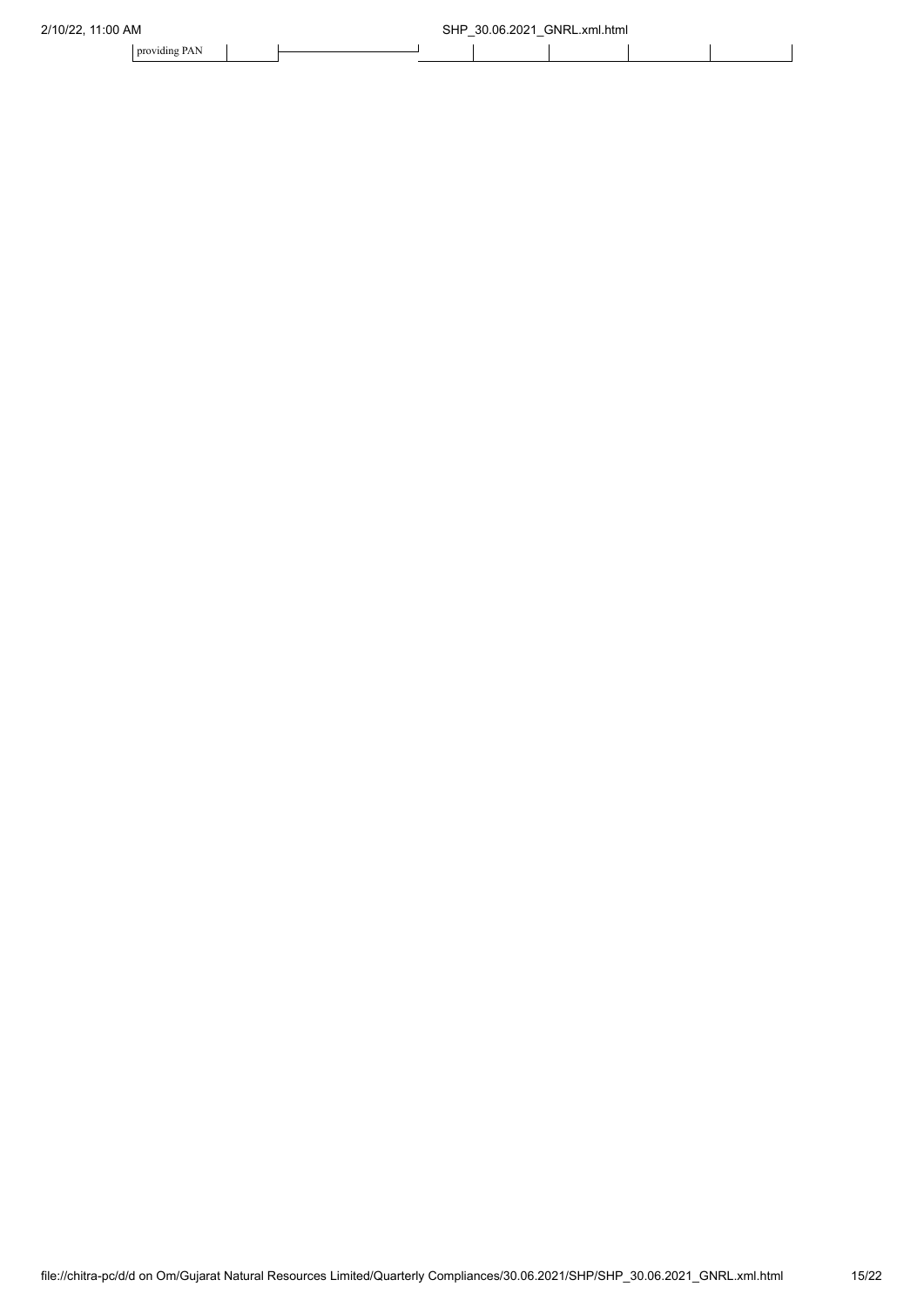|                                                                                                                                                                                        | Any Other (specify)                                                 |                            |                                                                      |                                                                    |                                                                       |                                              |                                                                                                         |  |  |  |  |  |
|----------------------------------------------------------------------------------------------------------------------------------------------------------------------------------------|---------------------------------------------------------------------|----------------------------|----------------------------------------------------------------------|--------------------------------------------------------------------|-----------------------------------------------------------------------|----------------------------------------------|---------------------------------------------------------------------------------------------------------|--|--|--|--|--|
| Searial No.                                                                                                                                                                            | 8                                                                   | $\mathbf{Q}$               | 10                                                                   | 11                                                                 | 12                                                                    | 13                                           | 14                                                                                                      |  |  |  |  |  |
| Category                                                                                                                                                                               | <b>LLP</b>                                                          | <b>Bodies</b><br>Corporate | <b>Bodies Corporate</b>                                              | <b>Bodies</b><br>Corporate                                         | <b>Bodies</b><br>Corporate                                            | <b>Bodies</b><br>Corporate                   | <b>Bodies</b><br>Corporate                                                                              |  |  |  |  |  |
| Category / More<br>than 1 percentage                                                                                                                                                   | More than 1<br>percentage of<br>shareholding                        | Category                   | More than 1<br>percentage of<br>shareholding                         | More than 1<br>percentage of<br>shareholding                       | More than 1<br>percentage of<br>shareholding                          | More than 1<br>percentage of<br>shareholding | More than 1<br>percentage of<br>shareholding                                                            |  |  |  |  |  |
| Name of the<br>Shareholders (I)                                                                                                                                                        | <b>VISHAL</b><br><b>ANALYSIS</b><br>AND<br>CONSULTING<br><b>LLP</b> |                            | PRANATHI<br><b>CONSTRUCTIONS</b><br><b>PRIVATE</b><br><b>LIMITED</b> | <b>PATRON</b><br><b>ENERGY</b><br><b>PRIVATE</b><br><b>LIMITED</b> | <b>PADMA</b><br><b>REAL INFRA</b><br><b>PRIVATE</b><br><b>LIMITED</b> | BLOWING<br><b>TRADERS</b><br>PVT LTD         | <b>ISLAND</b><br><b>BUILDERS</b><br><b>AND</b><br><b>DEVELOPERS</b><br><b>PRIVATE</b><br><b>LIMITED</b> |  |  |  |  |  |
| PAN(II)                                                                                                                                                                                | AAOFV9876B                                                          |                            | AAECP9830C                                                           | AAECP9831D                                                         | AAECP7959A                                                            | AAACI1560Q                                   |                                                                                                         |  |  |  |  |  |
| No. of the<br>Shareholders (I)                                                                                                                                                         | 1                                                                   | 40                         | 1                                                                    | 1                                                                  | 1                                                                     | 1                                            | 1                                                                                                       |  |  |  |  |  |
| No. of fully paid<br>up equity shares<br>held (IV)                                                                                                                                     | 1000000                                                             | 24921210                   | 3824020                                                              | 3801570                                                            | 2171000                                                               | 2142086                                      | 2000000                                                                                                 |  |  |  |  |  |
| No. Of Partly paid-<br>up equity shares<br>held(V)                                                                                                                                     |                                                                     |                            |                                                                      |                                                                    |                                                                       |                                              |                                                                                                         |  |  |  |  |  |
| No. Of shares<br>underlying<br>Depository<br>Receipts (VI)                                                                                                                             |                                                                     |                            |                                                                      |                                                                    |                                                                       |                                              |                                                                                                         |  |  |  |  |  |
| Total nos. shares<br>1000000<br>held $(VII) = (IV) +$<br>$(V)$ + $(VI)$                                                                                                                |                                                                     | 24921210                   | 3824020                                                              | 3801570                                                            | 2171000                                                               | 2142086                                      | 2000000                                                                                                 |  |  |  |  |  |
| Shareholding as a<br>% of total no. of<br>shares (calculated<br>as per SCRR,<br>1957) (VIII) As a<br>% of $(A+B+C2)$                                                                   | 1.78                                                                | 44.3                       | 6.8                                                                  | 6.76                                                               | 3.86                                                                  | 3.81                                         | 3.56                                                                                                    |  |  |  |  |  |
| Number of Voting Rights held in each class of securities (IX)                                                                                                                          |                                                                     |                            |                                                                      |                                                                    |                                                                       |                                              |                                                                                                         |  |  |  |  |  |
| Class eg: X                                                                                                                                                                            | 1000000                                                             | 24921210                   | 3824020                                                              | 3801570                                                            | 2171000                                                               | 2142086                                      | 2000000                                                                                                 |  |  |  |  |  |
| Class eg:y<br>Total                                                                                                                                                                    | 1000000                                                             | 24921210                   | 3824020                                                              | 3801570                                                            | 2171000                                                               | 2142086                                      | 2000000                                                                                                 |  |  |  |  |  |
| Total as a % of                                                                                                                                                                        | 1.78                                                                | 44.3                       | 6.8                                                                  | 6.76                                                               | 3.86                                                                  | 3.81                                         | 3.56                                                                                                    |  |  |  |  |  |
| Total Voting rights<br>No. Of Shares<br>Underlying<br>Outstanding<br>convertible<br>securities $(X)$                                                                                   |                                                                     |                            |                                                                      |                                                                    |                                                                       |                                              |                                                                                                         |  |  |  |  |  |
| No. of Shares<br>Underlying<br>Outstanding<br>Warrants (Xi)                                                                                                                            | $\mathbf{0}$                                                        | 7500000                    | $\boldsymbol{0}$                                                     | $\mathbf{0}$                                                       | $\boldsymbol{0}$                                                      | $\mathbf{0}$                                 | $\mathbf{0}$                                                                                            |  |  |  |  |  |
| No. Of Shares<br>Underlying<br>Outstanding<br>convertible<br>securities and No.<br>Of Warrants (Xi)<br>(a)                                                                             | $\mathbf{0}$                                                        | 7500000                    | $\boldsymbol{0}$                                                     | $\boldsymbol{0}$                                                   | $\boldsymbol{0}$                                                      | $\mathbf{0}$                                 | $\mathbf{0}$                                                                                            |  |  |  |  |  |
| Shareholding, as a<br>% assuming full<br>conversion of<br>convertible<br>securities (as a<br>percentage of<br>diluted share<br>capital) $(XI)=$<br>$(VII)+(X)$ As a %<br>of $(A+B+C2)$ | 1.25                                                                | 40.4                       | 4.77                                                                 | 4.74                                                               | 2.71                                                                  | 2.67                                         | 2.49                                                                                                    |  |  |  |  |  |
| Number of Locked in shares (XII)                                                                                                                                                       |                                                                     |                            |                                                                      |                                                                    |                                                                       |                                              |                                                                                                         |  |  |  |  |  |
| No. (a)<br>As a % of total                                                                                                                                                             |                                                                     |                            |                                                                      |                                                                    |                                                                       |                                              |                                                                                                         |  |  |  |  |  |
| Shares held (b)                                                                                                                                                                        |                                                                     |                            |                                                                      |                                                                    |                                                                       |                                              |                                                                                                         |  |  |  |  |  |
| Number of equity<br>shares held in<br>dematerialized<br>form (XIV)                                                                                                                     | 1000000                                                             | 24921210                   | 3824020                                                              | 3801570                                                            | 2171000                                                               | 2142086                                      | 2000000                                                                                                 |  |  |  |  |  |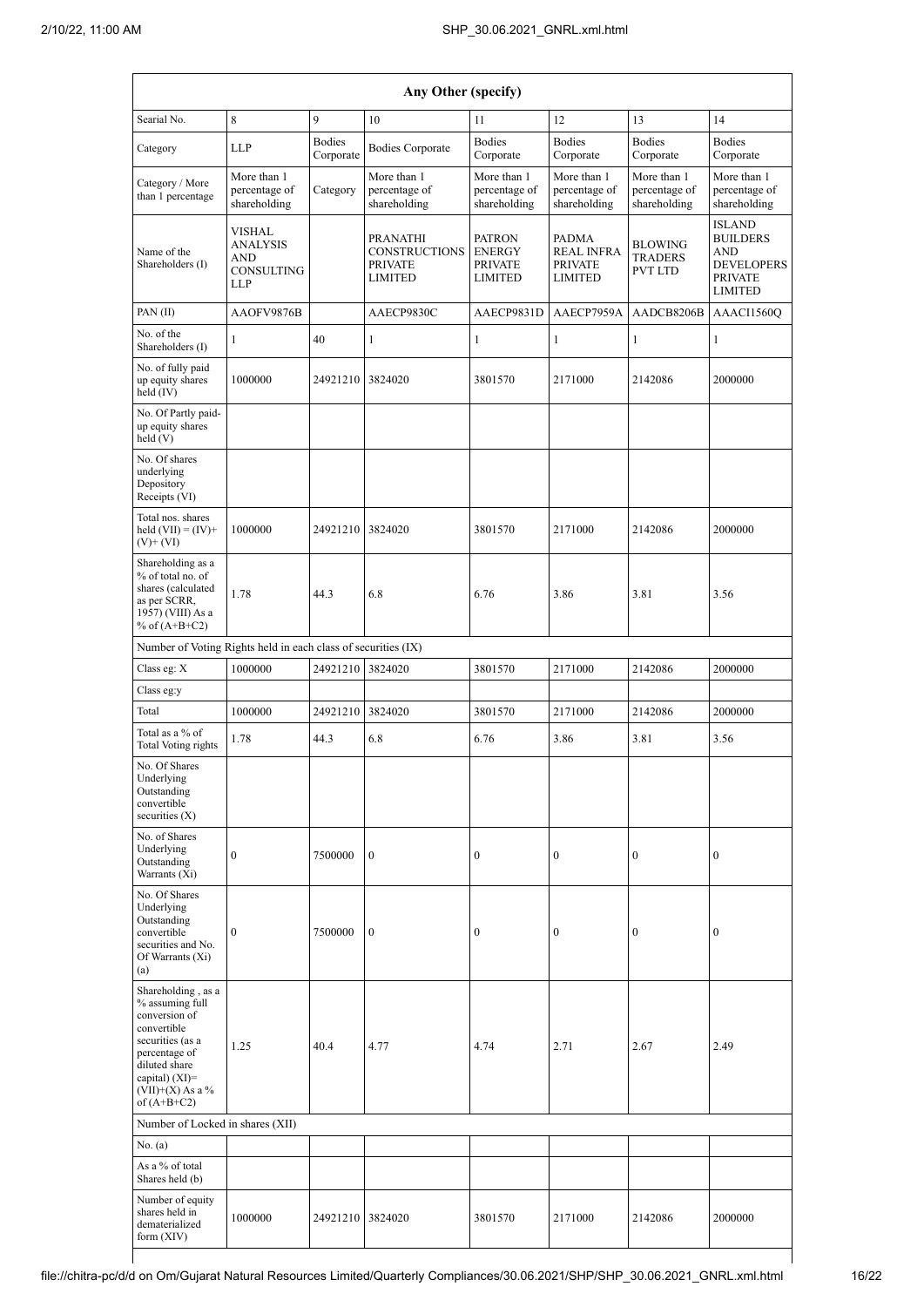|  |  |  |  | Reason for not providing PAN |  |
|--|--|--|--|------------------------------|--|
|--|--|--|--|------------------------------|--|

| $\frac{1}{2}$ reason for not providing $\frac{1}{2}$ if $\frac{1}{2}$ |  |  |  |  |
|-----------------------------------------------------------------------|--|--|--|--|
| Reason for not<br>providing PAN                                       |  |  |  |  |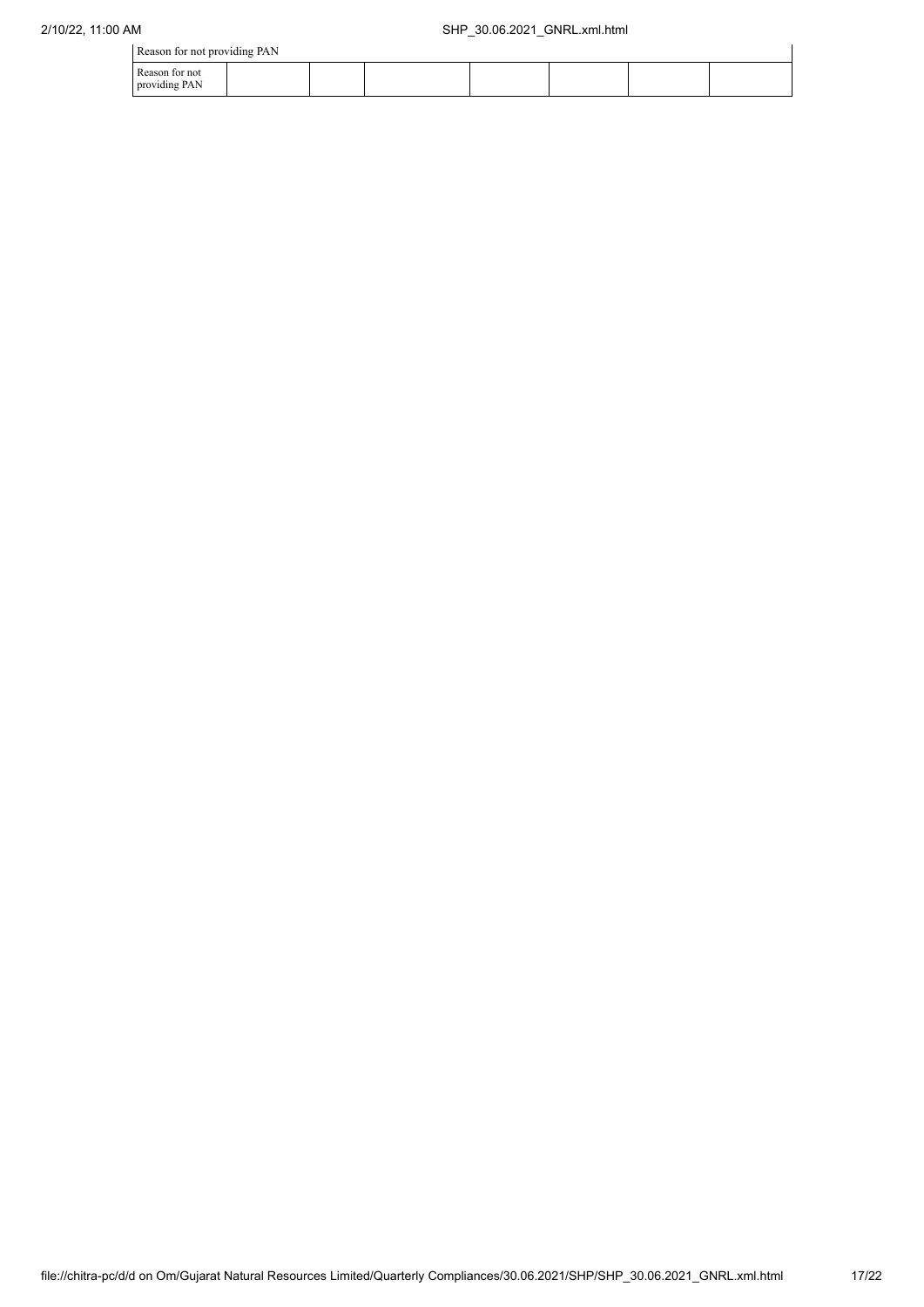|                                                                                                                                                                                                | Any Other (specify)                                                                                                                          |                                                                       |                                                      |                                                                    |                                                                      |                                                                       |                                                                        |  |  |  |  |  |
|------------------------------------------------------------------------------------------------------------------------------------------------------------------------------------------------|----------------------------------------------------------------------------------------------------------------------------------------------|-----------------------------------------------------------------------|------------------------------------------------------|--------------------------------------------------------------------|----------------------------------------------------------------------|-----------------------------------------------------------------------|------------------------------------------------------------------------|--|--|--|--|--|
| Searial No.                                                                                                                                                                                    | 15                                                                                                                                           | 16                                                                    | 17                                                   | 18                                                                 | 19                                                                   | 20                                                                    | 21                                                                     |  |  |  |  |  |
| Category                                                                                                                                                                                       | <b>Bodies Corporate</b>                                                                                                                      | <b>Bodies</b><br>Corporate                                            | <b>Bodies Corporate</b>                              | <b>Bodies</b><br>Corporate                                         | <b>Bodies</b><br>Corporate                                           | <b>Bodies</b><br>Corporate                                            | <b>Bodies</b><br>Corporate                                             |  |  |  |  |  |
| Category /<br>More than 1<br>percentage                                                                                                                                                        | More than 1<br>More than 1<br>More than 1<br>percentage of<br>percentage of<br>percentage of<br>shareholding<br>shareholding<br>shareholding |                                                                       | More than 1<br>percentage of<br>shareholding         | More than 1<br>percentage of<br>shareholding                       | More than 1<br>percentage of<br>shareholding                         | More than 1<br>percentage of<br>shareholding                          |                                                                        |  |  |  |  |  |
| Name of the<br>Shareholders<br>(I)                                                                                                                                                             | CLEAR WATER<br><b>COMMODITIES</b><br><b>PVT LTD</b>                                                                                          | <b>SHAURYA</b><br><b>ORGANICS</b><br><b>PRIVATE</b><br><b>LIMITED</b> | <b>SURYAJA</b><br><b>INFRASTRUCTURE</b><br>PVT. LTD. | <b>RHETAN</b><br><b>ESTATE</b><br><b>PRIVATE</b><br><b>LIMITED</b> | <b>MILAN</b><br><b>GRAFITECH</b><br><b>PRIVATE</b><br><b>LIMITED</b> | <b>WESTMARK</b><br><b>EXPORTS</b><br><b>PRIVATE</b><br><b>LIMITED</b> | <b>JAIKUSH</b><br><b>CONTRACTS</b><br><b>PRIVATE</b><br><b>LIMITED</b> |  |  |  |  |  |
| PAN(II)                                                                                                                                                                                        | AAECC8303M                                                                                                                                   | AACCS1382C                                                            | AANCS1841B                                           | AADCR8356E                                                         | AAECM6401E                                                           | AAACW0613Q                                                            | AACCJ1454A                                                             |  |  |  |  |  |
| No. of the<br>Shareholders<br>(I)                                                                                                                                                              | 1                                                                                                                                            | 1                                                                     | 1                                                    | 1                                                                  | 1                                                                    | 1                                                                     | 1                                                                      |  |  |  |  |  |
| No. of fully<br>paid up equity<br>shares held<br>(IV)                                                                                                                                          | 2000000                                                                                                                                      | 1555000                                                               | 1555000                                              | 1500000                                                            | 1075207                                                              | 1000000                                                               | 968000                                                                 |  |  |  |  |  |
| No. Of Partly<br>paid-up equity<br>shares held<br>(V)                                                                                                                                          |                                                                                                                                              |                                                                       |                                                      |                                                                    |                                                                      |                                                                       |                                                                        |  |  |  |  |  |
| No. Of shares<br>underlying<br>Depository<br>Receipts (VI)                                                                                                                                     |                                                                                                                                              |                                                                       |                                                      |                                                                    |                                                                      |                                                                       |                                                                        |  |  |  |  |  |
| Total nos.<br>shares held<br>$(VII) = (IV) +$<br>$(V)$ + $(V)$                                                                                                                                 | 2000000                                                                                                                                      | 1555000                                                               | 1555000                                              | 1500000                                                            | 1075207                                                              | 1000000                                                               | 968000                                                                 |  |  |  |  |  |
| Shareholding<br>as a % of total<br>no. of shares<br>(calculated as<br>per SCRR,<br>1957) (VIII)<br>As a % of<br>$(A+B+C2)$                                                                     | 3.56                                                                                                                                         | 2.76                                                                  | 2.76                                                 | 2.67                                                               | 1.91                                                                 | 1.78                                                                  | 1.72                                                                   |  |  |  |  |  |
|                                                                                                                                                                                                | Number of Voting Rights held in each class of securities (IX)                                                                                |                                                                       |                                                      |                                                                    |                                                                      |                                                                       |                                                                        |  |  |  |  |  |
| Class eg: X                                                                                                                                                                                    | 2000000                                                                                                                                      | 1555000                                                               | 1555000                                              | 1500000                                                            | 1075207                                                              | 1000000                                                               | 968000                                                                 |  |  |  |  |  |
| Class eg:y<br>Total                                                                                                                                                                            | 2000000                                                                                                                                      | 1555000                                                               | 1555000                                              | 1500000                                                            | 1075207                                                              | 1000000                                                               | 968000                                                                 |  |  |  |  |  |
| Total as a %<br>of Total<br>Voting rights                                                                                                                                                      | 3.56                                                                                                                                         | 2.76                                                                  | 2.76                                                 | 2.67                                                               | 1.91                                                                 | 1.78                                                                  | 1.72                                                                   |  |  |  |  |  |
| No. Of Shares<br>Underlying<br>Outstanding<br>convertible<br>securities $(X)$                                                                                                                  |                                                                                                                                              |                                                                       |                                                      |                                                                    |                                                                      |                                                                       |                                                                        |  |  |  |  |  |
| No. of Shares<br>Underlying<br>Outstanding<br>Warrants (Xi)                                                                                                                                    | $\boldsymbol{0}$                                                                                                                             | $\boldsymbol{0}$                                                      | $\boldsymbol{0}$                                     | $\boldsymbol{0}$                                                   | $\boldsymbol{0}$                                                     | $\boldsymbol{0}$                                                      | $\boldsymbol{0}$                                                       |  |  |  |  |  |
| No. Of Shares<br>Underlying<br>Outstanding<br>convertible<br>securities and<br>No. Of<br>Warrants (Xi)<br>(a)                                                                                  | $\boldsymbol{0}$                                                                                                                             | $\boldsymbol{0}$                                                      | $\boldsymbol{0}$                                     | $\boldsymbol{0}$                                                   | $\bf{0}$                                                             | $\boldsymbol{0}$                                                      | $\boldsymbol{0}$                                                       |  |  |  |  |  |
| Shareholding,<br>as a %<br>assuming full<br>conversion of<br>convertible<br>securities (as a<br>percentage of<br>diluted share<br>capital) $(XI)=$<br>$(VII)+(X) As$<br>$a\%$ of<br>$(A+B+C2)$ | 2.49<br>Number of Locked in shares (XII)                                                                                                     | 1.94                                                                  | 1.94                                                 | 1.87                                                               | 1.34                                                                 | 1.25                                                                  | 1.21                                                                   |  |  |  |  |  |
| No. (a)                                                                                                                                                                                        |                                                                                                                                              |                                                                       |                                                      |                                                                    |                                                                      |                                                                       |                                                                        |  |  |  |  |  |

Τ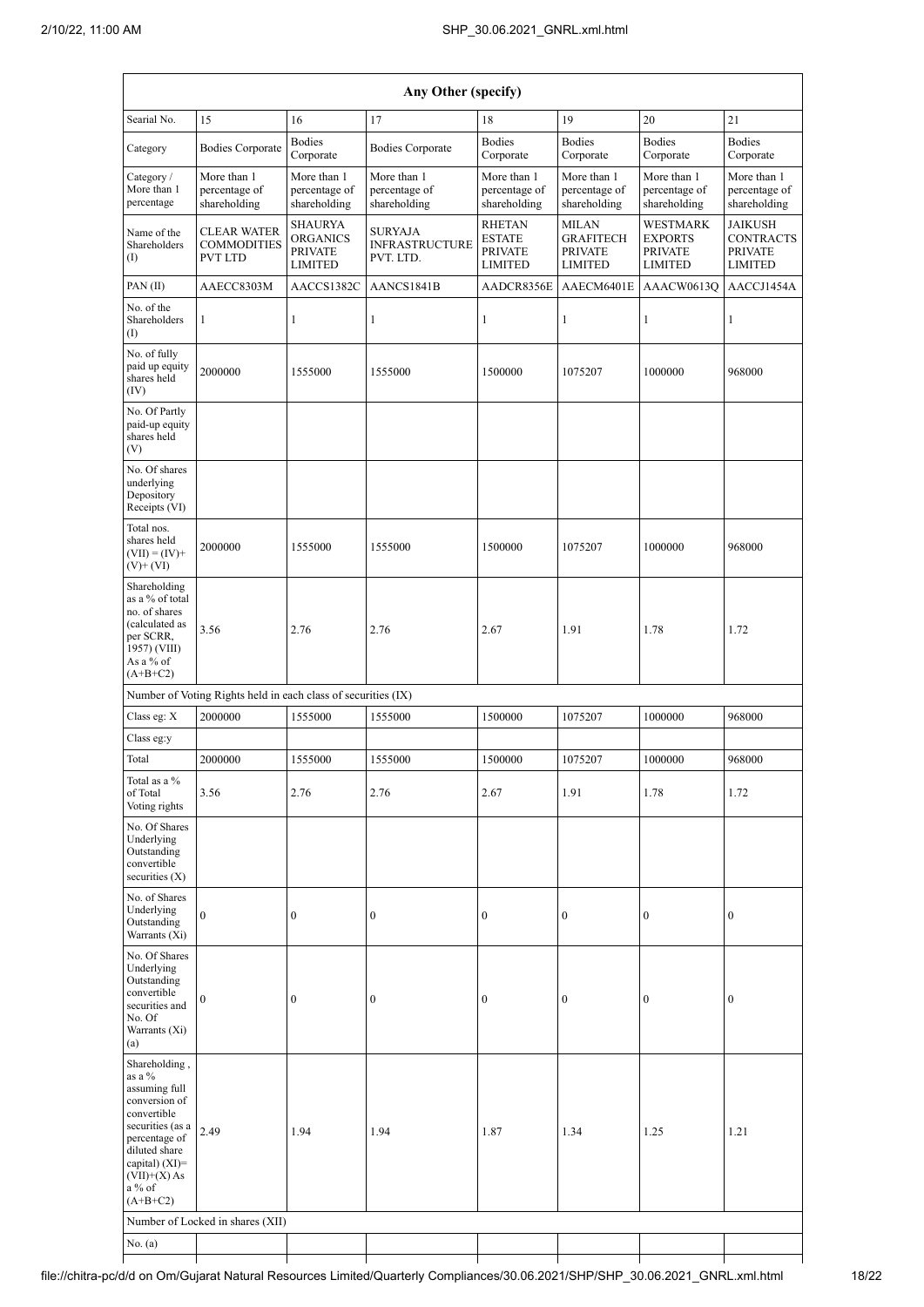## 2/10/22, 11:00 AM SHP\_30.06.2021\_GNRL.xml.html

| As a % of<br>total Shares<br>held(b)                                    |         |         |         |         |         |         |        |  |  |
|-------------------------------------------------------------------------|---------|---------|---------|---------|---------|---------|--------|--|--|
| Number of<br>equity shares<br>held in<br>dematerialized<br>form $(XIV)$ | 2000000 | 1555000 | 1555000 | 1500000 | 1075207 | 1000000 | 968000 |  |  |
| Reason for not providing PAN                                            |         |         |         |         |         |         |        |  |  |
| Reason for not<br>providing<br>PAN                                      |         |         |         |         |         |         |        |  |  |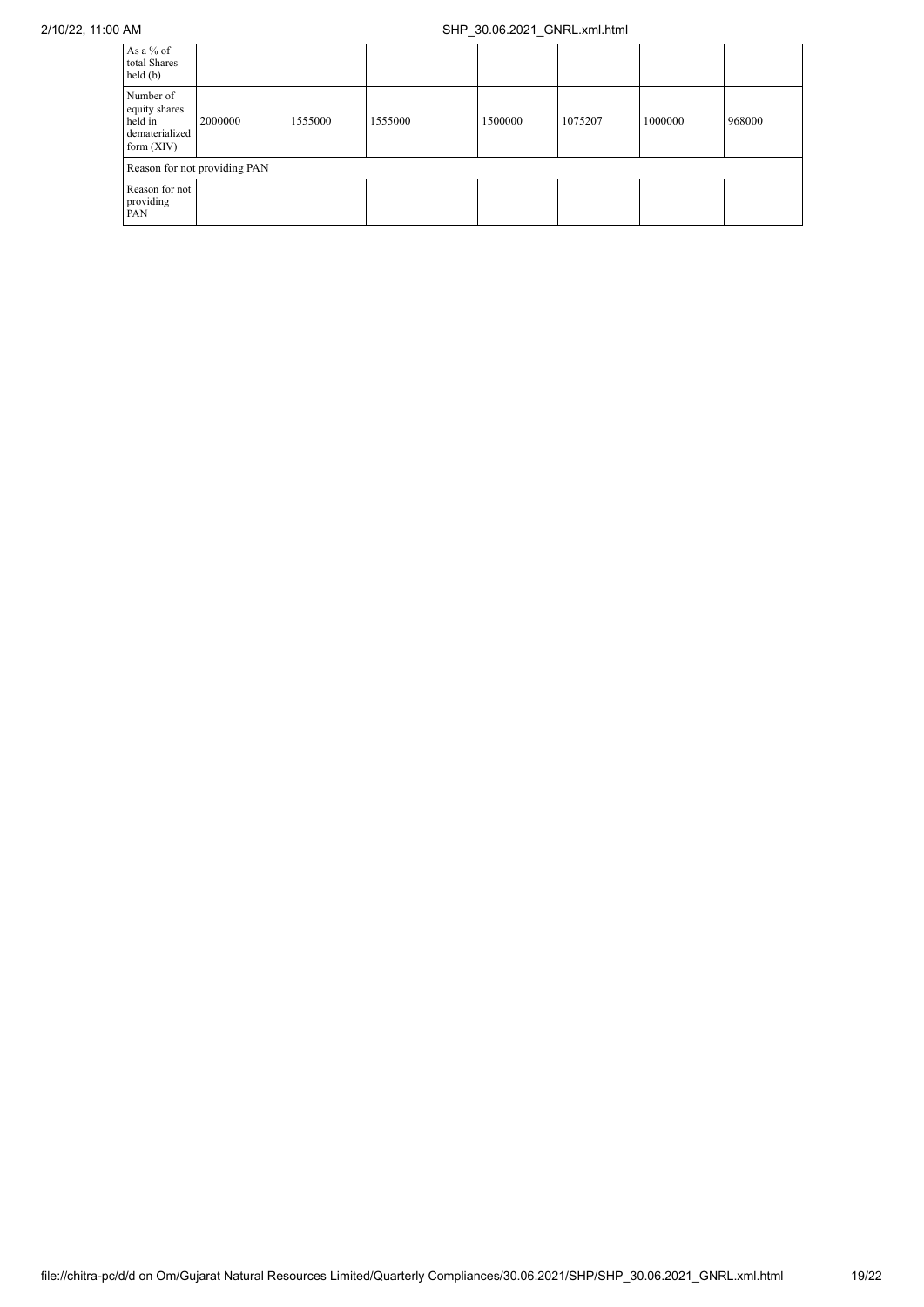|                                                                                                                                                                                      | Any Other (specify)                                           |                           |                  |                       |  |  |  |  |  |  |  |  |
|--------------------------------------------------------------------------------------------------------------------------------------------------------------------------------------|---------------------------------------------------------------|---------------------------|------------------|-----------------------|--|--|--|--|--|--|--|--|
| Searial No.                                                                                                                                                                          | 22                                                            | 23                        | 24               |                       |  |  |  |  |  |  |  |  |
| Category                                                                                                                                                                             | <b>Clearing Members</b>                                       | Non-Resident Indian (NRI) | <b>HUF</b>       |                       |  |  |  |  |  |  |  |  |
| Category / More<br>than 1 percentage                                                                                                                                                 | Category                                                      | Category                  | Category         |                       |  |  |  |  |  |  |  |  |
| Name of the<br>Shareholders (I)                                                                                                                                                      |                                                               |                           |                  | Click here to go back |  |  |  |  |  |  |  |  |
| PAN(II)                                                                                                                                                                              |                                                               |                           |                  | Total                 |  |  |  |  |  |  |  |  |
| No. of the<br>Shareholders (I)                                                                                                                                                       | 10                                                            | 14                        | 56               | 131                   |  |  |  |  |  |  |  |  |
| No. of fully paid<br>up equity shares<br>held $(IV)$                                                                                                                                 | 206573                                                        | 20026                     | 187037           | 38351689              |  |  |  |  |  |  |  |  |
| No. Of Partly paid-<br>up equity shares<br>held(V)                                                                                                                                   |                                                               |                           |                  |                       |  |  |  |  |  |  |  |  |
| No. Of shares<br>underlying<br>Depository<br>Receipts (VI)                                                                                                                           |                                                               |                           |                  |                       |  |  |  |  |  |  |  |  |
| Total nos. shares<br>held $(VII) = (IV) +$<br>$(V)$ + $(VI)$                                                                                                                         | 206573                                                        | 20026                     | 187037           | 38351689              |  |  |  |  |  |  |  |  |
| Shareholding as a<br>% of total no. of<br>shares (calculated<br>as per SCRR,<br>1957) (VIII) As a<br>% of $(A+B+C2)$                                                                 | 0.37                                                          | 0.04                      | 0.33             | 68.18                 |  |  |  |  |  |  |  |  |
|                                                                                                                                                                                      | Number of Voting Rights held in each class of securities (IX) |                           |                  |                       |  |  |  |  |  |  |  |  |
| Class eg: X                                                                                                                                                                          | 206573                                                        | 20026                     | 187037           | 38351689              |  |  |  |  |  |  |  |  |
| Class eg:y                                                                                                                                                                           |                                                               |                           |                  |                       |  |  |  |  |  |  |  |  |
| Total                                                                                                                                                                                | 206573                                                        | 20026                     | 187037           | 38351689              |  |  |  |  |  |  |  |  |
| Total as a % of<br><b>Total Voting rights</b>                                                                                                                                        | 0.37                                                          | 0.04                      | 0.33             | 68.18                 |  |  |  |  |  |  |  |  |
| No. Of Shares<br>Underlying<br>Outstanding<br>convertible<br>securities $(X)$                                                                                                        |                                                               |                           |                  |                       |  |  |  |  |  |  |  |  |
| No. of Shares<br>Underlying<br>Outstanding<br>Warrants (Xi)                                                                                                                          | $\boldsymbol{0}$                                              | $\boldsymbol{0}$          | $\boldsymbol{0}$ | 15000000              |  |  |  |  |  |  |  |  |
| No. Of Shares<br>Underlying<br>Outstanding<br>convertible<br>securities and No.<br>Of Warrants (Xi)<br>(a)                                                                           | $\boldsymbol{0}$                                              | $\boldsymbol{0}$          | $\boldsymbol{0}$ | 15000000              |  |  |  |  |  |  |  |  |
| Shareholding, as a<br>% assuming full<br>conversion of<br>convertible<br>securities (as a<br>percentage of<br>diluted share<br>capital) (XI)=<br>$(VII)+(X)$ As a %<br>of $(A+B+C2)$ | 0.26                                                          | 0.02                      | 0.23             | 66.48                 |  |  |  |  |  |  |  |  |
| Number of Locked in shares (XII)                                                                                                                                                     |                                                               |                           |                  |                       |  |  |  |  |  |  |  |  |
| No. $(a)$                                                                                                                                                                            |                                                               |                           |                  |                       |  |  |  |  |  |  |  |  |
| As a % of total<br>Shares held (b)                                                                                                                                                   |                                                               |                           |                  |                       |  |  |  |  |  |  |  |  |
| Number of equity<br>shares held in<br>dematerialized<br>form (XIV)                                                                                                                   | 206573                                                        | 20026                     | 187037           | 38351689              |  |  |  |  |  |  |  |  |
| Reason for not providing PAN                                                                                                                                                         |                                                               |                           |                  |                       |  |  |  |  |  |  |  |  |
| Reason for not<br>providing PAN                                                                                                                                                      |                                                               |                           |                  |                       |  |  |  |  |  |  |  |  |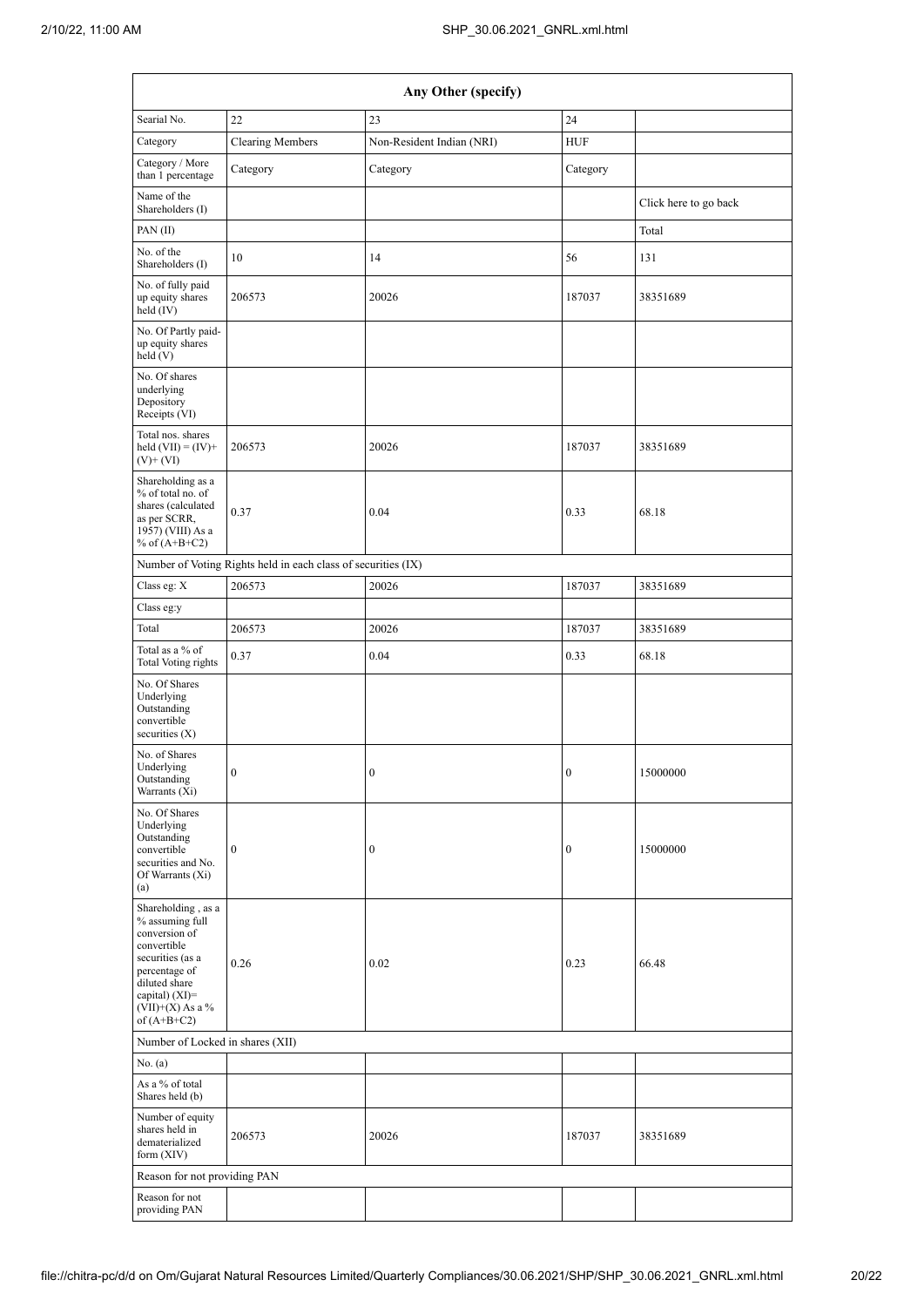|                        | <b>Text Block</b> |  |
|------------------------|-------------------|--|
| Textual Information(1) | Exempted          |  |